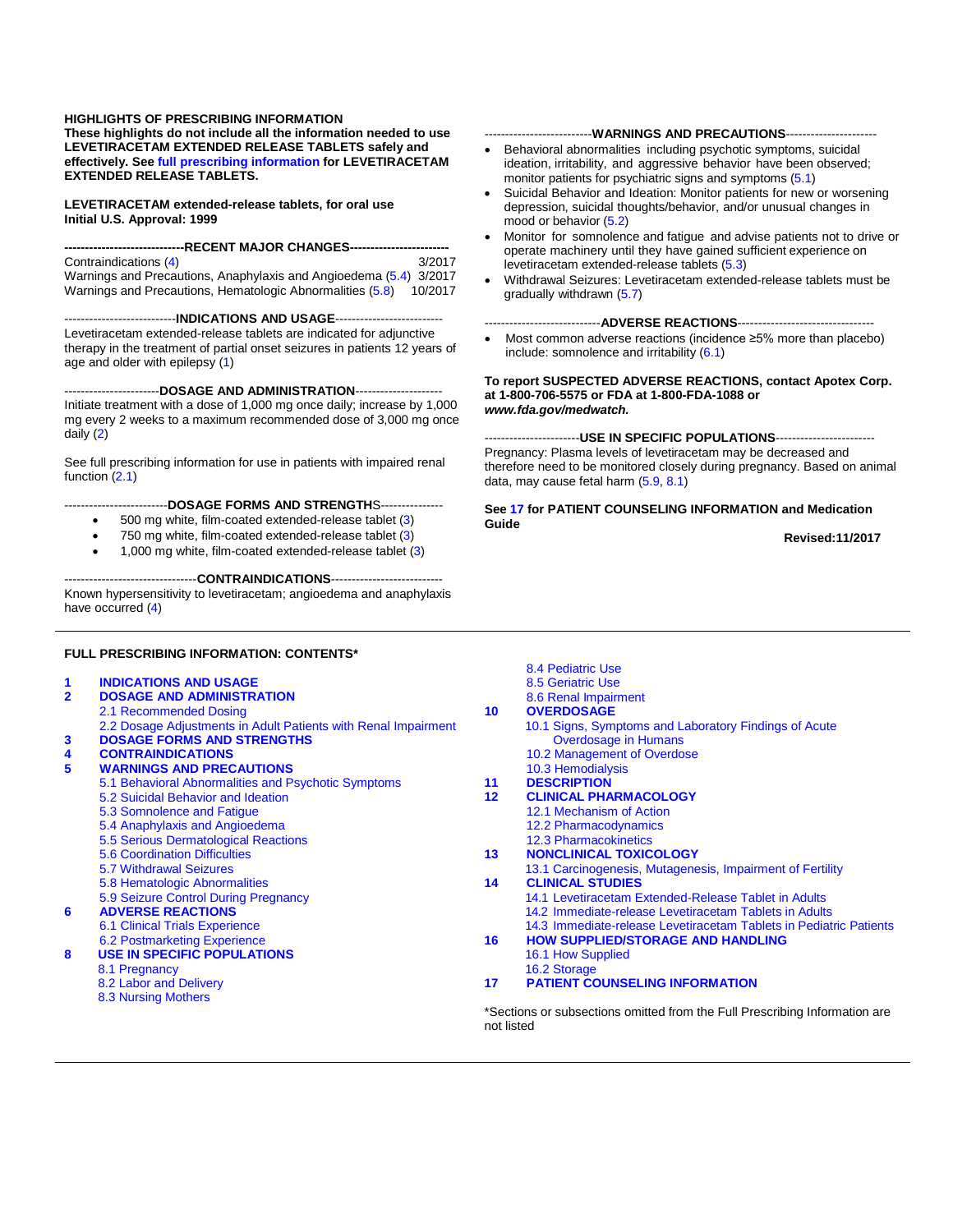### <span id="page-1-0"></span>**FULL PRESCRIBING INFORMATION**

#### <span id="page-1-1"></span>**1 INDICATIONS AND USAGE**

Levetiracetam extended-release tablets are indicated as adjunctive therapy in the treatment of partial onset seizures in patients 12 years of age and older with epilepsy.

### <span id="page-1-2"></span>**2 DOSAGE AND ADMINISTRATION**

#### <span id="page-1-3"></span>**2.1 Recommended Dosing**

Levetiracetam extended-release tablet is administered once daily.

Initiate treatment with a dose of 1,000 mg once daily. The once daily dosage may be adjusted in increments of 1,000 mg every 2 weeks to a maximum recommended daily dose of 3,000 mg/day.

### <span id="page-1-4"></span>**2.2 Dosage Adjustment in Adult Patients with Renal Impairment**

Levetiracetam extended-release tablets dosing must be individualized according to the patient's renal function status. Recommended dosage adjustments for adults are shown in Table 1. In order to calculate the dose recommended for patients with renal impairment, creatinine clearance adjusted for body surface area must be calculated. To do this, an estimate of the patient's creatinine clearance (CLcr) in mL/min must first be calculated using the following formula:

> $[140$ -age (years)] x weight (kg) (x 0.85 for CLcr = ------------------------------------------ female 72 x serum creatinine (mg/dL) patients)

Then CLcr is adjusted for body surface area (BSA) as follows:

 CLcr (mL/min) CLcr (mL/min/1.73m<sup>2</sup>) = ------------------------------ x 1.73  $BSA$  subject  $(m^2)$ 

| Table 1: Dosage Adjustment Regimen for Adult Patients with Renal Impairment |  |  |
|-----------------------------------------------------------------------------|--|--|
|-----------------------------------------------------------------------------|--|--|

| Group    | <b>Creatinine</b><br><b>Clearance</b><br>(mL/min/1.73m) | <b>Dosage</b><br>(mg) | <b>Frequency</b> |
|----------|---------------------------------------------------------|-----------------------|------------------|
| Normal   | > 80                                                    | 1,000 to 3,000        | Every 24 hours   |
| Mild     | 50 to 80                                                | 1,000 to 2,000        | Every 24 hours   |
| Moderate | 30 to 50                                                | 500 to 1,500          | Every 24 hours   |
| Severe   | < 30                                                    | 500 to 1,000          | Every 24 hours   |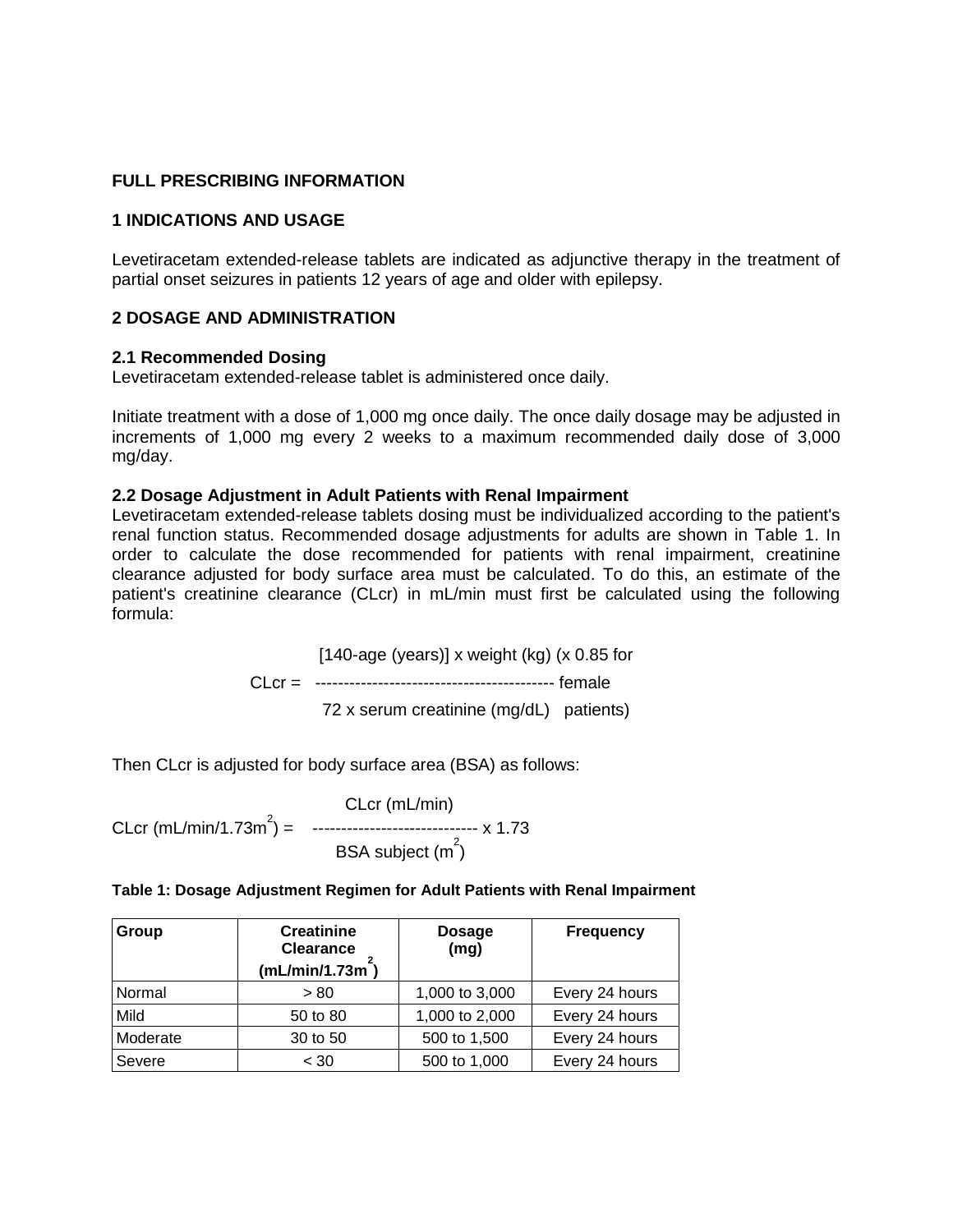### <span id="page-2-1"></span>**3 DOSAGE FORMS AND STRENGTHS**

Levetiracetam extended-release, USP 500 mg tablets are white, oval, biconvex film-coated tablets, engraved with "APO" on one side, "LXR 500" on the other side.

Levetiracetam extended-release, USP 750 mg tablets are white, capsule shaped, biconvex filmcoated tablets, engraved with "APO" on one side, "LXR 750" on the other side.

Levetiracetam extended-release, USP 1,000 mg tablets are white, oval, biconvex film-coated tablets, engraved with "APO" on one side, "LXR 1000" on the other side.

### <span id="page-2-0"></span>**4 CONTRAINDICATIONS**

Levetiracetam extended-release tablets are contraindicated in patients with a hypersensitivity to levetiracetam. Reactions have included anaphylaxis and angioedema *[see Warnings and Precautions [\(5.4\)](#page-5-0)]*.

### <span id="page-2-3"></span>**5 WARNINGS AND PRECAUTIONS**

#### <span id="page-2-2"></span>**5.1 Behavioral Abnormalities and Psychotic Symptoms**

Levetiracetam extended-release tablets may cause behavioral abnormalities and psychotic symptoms. Patients treated with levetiracetam extended-release tablets should be monitored for psychiatric signs and symptoms.

#### *Behavioral abnormalities*

#### *Levetiracetam Extended-Release Tablets*

A total of 7% of levetiracetam extended-release-treated patients experienced non-psychotic behavioral disorders (reported as irritability and aggression) compared to 0% of placebotreated patients. Irritability was reported in 7% of levetiracetam extended-release-treated patients. Aggression was reported in 1% of levetiracetam extended-release-treated patients.

No patient discontinued treatment or had a dose reduction as a result of these adverse reactions.

The number of patients exposed to levetiracetam extended-release tablets was considerably smaller than the number of patients exposed to immediate-release levetiracetam tablets in controlled trials. Therefore, certain adverse reactions observed in the immediate-release levetiracetam controlled trials will likely occur in patients receiving levetiracetam extendedrelease tablets.

#### *Immediate-Release Levetiracetam Tablets*

A total of 13% of adult patients and 38% of pediatric patients (4 to 16 years of age) treated with immediate-release levetiracetam tablets experienced non-psychotic behavioral symptoms (reported as aggression, agitation, anger, anxiety, apathy, depersonalization, depression, emotional lability, hostility, hyperkinesias, irritability, nervousness, neurosis, and personality disorder), compared to 6% and 19% of adult and pediatric patients on placebo. A randomized, double-blind, placebo-controlled study was performed to assess the neurocognitive and behavioral effects of immediate-release levetiracetam tablets as adjunctive therapy in pediatric patients (4 to 16 years of age). An exploratory analysis suggested a worsening in aggressive behavior in patients treated with immediate-release levetiracetam tablets in that study *[see Use in Specific Populations [\(8.4\)](#page-12-1)]*.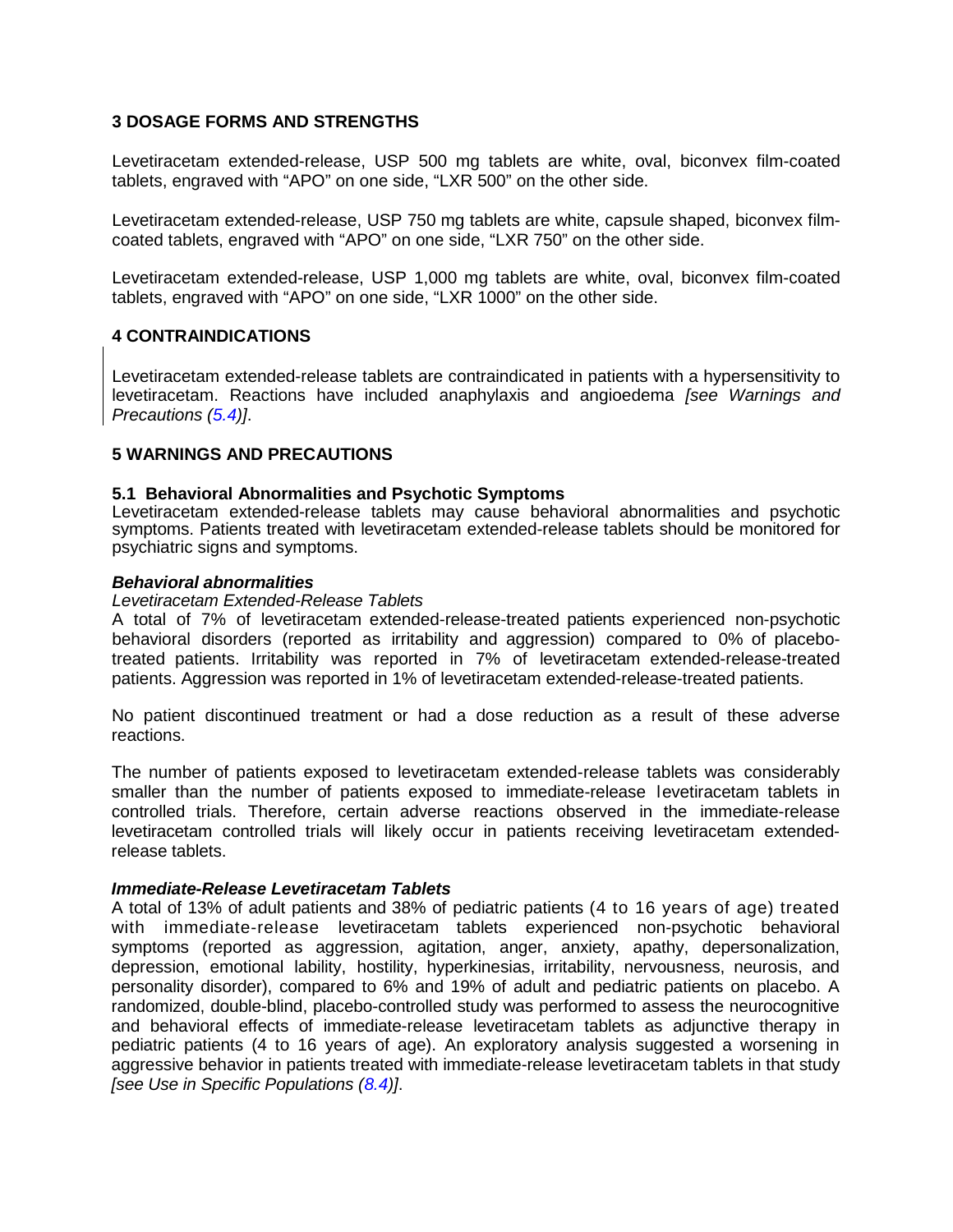A total of 1.7% of adult patients treated with immediate-release levetiracetam tablets discontinued treatment due to behavioral adverse reactions, compared to 0.2% of placebotreated patients. The treatment dose was reduced in 0.8% of adult patients treated with immediate-release levetiracetam, compared to 0.5% of placebo-treated patients. Overall, 11% of pediatric patients treated with immediate-release levetiracetam experienced behavioral symptoms associated with discontinuation or dose reduction, compared to 6.2% of placebo-treated pediatric patients.

One percent of adult patients and 2% of pediatric patients (4 to 16 years of age) treated with immediate-release levetiracetam tablets experienced psychotic symptoms, compared to 0.2% and 2%, respectively, in adult and placebo-treated pediatric patients. In the controlled study that assessed the neurocognitive and behavioral effects of immediate-release levetiracetam tablets in pediatric patients 4 to 16 years of age, 1.6% levetiracetam-treated patients experienced paranoia, compared to no placebo-treated patients. There were 3.1% patients treated with immediaterelease levetiracetam who experienced confusional state, compared to no placebo-treated patients *[see Use in Specific Populations [\(8.4\)](#page-12-1)]*.

#### *Psychotic symptoms*

#### *Immediate-Release Levetiracetam Tablets*

One percent of levetiracetam-treated adult patients experienced psychotic symptoms compared to 0.2% of placebo-treated patients.

Two (0.3%) levetiracetam-treated adult patients were hospitalized and their treatment was discontinued due to psychosis. Both events, reported as psychosis, developed within the first week of treatment and resolved within 1 to 2 weeks following treatment discontinuation. There was no difference between drug and placebo-treated patients in the incidence of pediatric patients who discontinued treatment due to psychotic and non-psychotic adverse reactions.

#### <span id="page-3-0"></span>**5.2 Suicidal Behavior and Ideation**

Antiepileptic drugs (AEDs), including levetiracetam extended-release tablets, increase the risk of suicidal thoughts or behavior in patients taking these drugs for any indication. Patients treated with any AED for any indication should be monitored for the emergence or worsening of depression, suicidal thoughts or behavior, and/or any unusual changes in mood or behavior.

Pooled analyses of 199 placebo-controlled clinical trials (mono- and adjunctive therapy) of 11 different AEDs showed that patients randomized to one of the AEDs had approximately twice the risk (adjusted Relative Risk 1.8, 95% CI:1.2, 2.7) of suicidal thinking or behavior compared to patients randomized to placebo. In these trials, which had a median treatment duration of 12 weeks, the estimated incidence rate of suicidal behavior or ideation among 27,863 AED-treated patients was 0.43%, compared to 0.24% among 16,029 placebo-treated patients, representing an increase of approximately one case of suicidal thinking or behavior for every 530 patients treated. There were four suicides in drug-treated patients in the trials and none in placebotreated patients, but the number is too small to allow any conclusion about drug effect on suicide.

The increased risk of suicidal thoughts or behavior with AEDs was observed as early as one week after starting drug treatment with AEDs and persisted for the duration of treatment assessed. Because most trials included in the analysis did not extend beyond 24 weeks, the risk of suicidal thoughts or behavior beyond 24 weeks could not be assessed.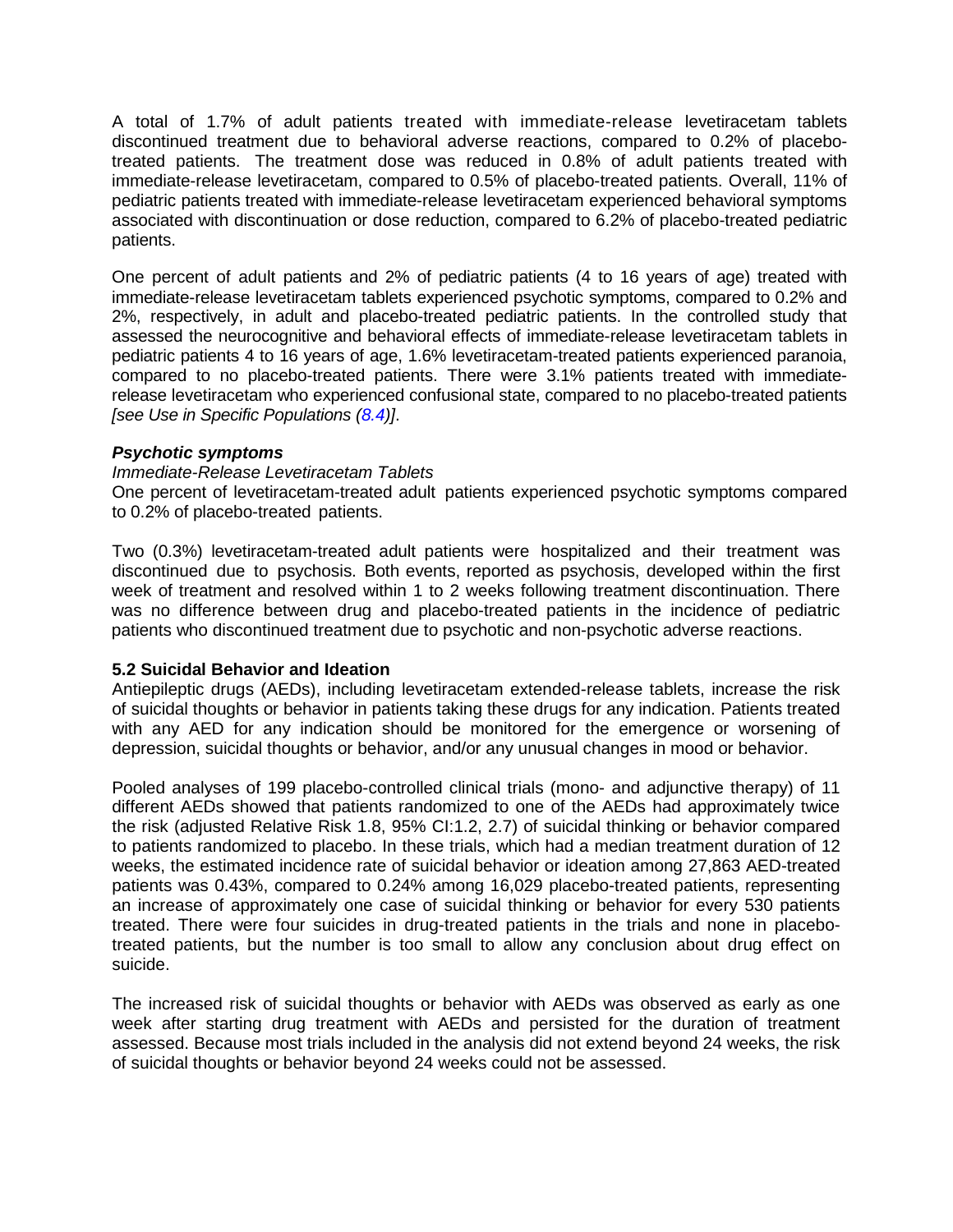The risk of suicidal thoughts or behavior was generally consistent among drugs in the data analyzed. The finding of increased risk with AEDs of varying mechanisms of action and across a range of indications suggests that the risk applies to all AEDs used for any indication. The risk did not vary substantially by age (5 to 100 years) in the clinical trials analyzed. Table 2 shows absolute and relative risk by indication for all evaluated AEDs.

| <b>Indication</b> | <b>Placebo</b><br><b>Patients</b><br>with Events Per<br>1,000 Patients | <b>Drug Patients</b><br>with Events<br>Per 1,000<br><b>Patients</b> | <b>Relative Risk:</b><br>Incidence of<br><b>Events</b><br>in Drug<br><b>Patients/Incidence</b><br>in Placebo<br><b>Patients</b> | <b>Risk</b><br>Difference:<br><b>Additional</b><br><b>Drug Patients</b><br><b>with Events</b><br>Per 1,000<br><b>Patients</b> |
|-------------------|------------------------------------------------------------------------|---------------------------------------------------------------------|---------------------------------------------------------------------------------------------------------------------------------|-------------------------------------------------------------------------------------------------------------------------------|
| Epilepsy          | 1.0                                                                    | 3.4                                                                 | 3.5                                                                                                                             | 2.4                                                                                                                           |
| Psychiatric       | 5.7                                                                    | 8.5                                                                 | 1.5                                                                                                                             | 2.9                                                                                                                           |
| Other             | 1.0                                                                    | 1.8                                                                 | 1.9                                                                                                                             | 0.9                                                                                                                           |
| Total             | 2.4                                                                    | 4.3                                                                 | 1.8                                                                                                                             | 1.9                                                                                                                           |

**Table 2: Risk by Indication for Antiepileptic Drugs in the Pooled Analysis**

The relative risk for suicidal thoughts or behavior was higher in clinical trials for epilepsy than in clinical trials for psychiatric or other conditions, but the absolute risk differences were similar for the epilepsy and psychiatric indications.

Anyone considering prescribing levetiracetam extended-release tablets or any other AED must balance the risk of suicidal thoughts or behavior with the risk of untreated illness. Epilepsy and many other illnesses for which AEDs are prescribed are themselves associated with morbidity and mortality and an increased risk of suicidal thoughts and behavior. Should suicidal thoughts and behavior emerge during treatment, the prescriber needs to consider whether the emergence of these symptoms in any given patient may be related to the illness being treated.

Patients, their caregivers, and families should be informed that AEDs increase the risk of suicidal thoughts and behavior and should be advised of the need to be alert for the emergence or worsening of the signs and symptoms of depression, any unusual changes in mood or behavior, or the emergence of suicidal thoughts, behavior, or thoughts about self-harm. Behaviors of concern should be reported immediately to healthcare providers.

#### <span id="page-4-0"></span>**5.3 Somnolence and Fatigue**

Levetiracetam extended-release tablets may cause somnolence and fatigue. Patients should be monitored for these signs and symptoms and advised not to drive or operate machinery until they have gained sufficient experience on levetiracetam extended-release tablets to gauge whether it adversely affects their ability to drive or operate machinery.

#### *Somnolence*

#### *Levetiracetam Extended-Release Tablets*

In the levetiracetam extended-release tablets double-blind, controlled trial in patients experiencing partial onset seizures, 8% of levetiracetam extended-release tablets treated patients experienced somnolence compared to 3% of placebo-treated patients.

No patient discontinued treatment or had a dose reduction as a result of these adverse reactions.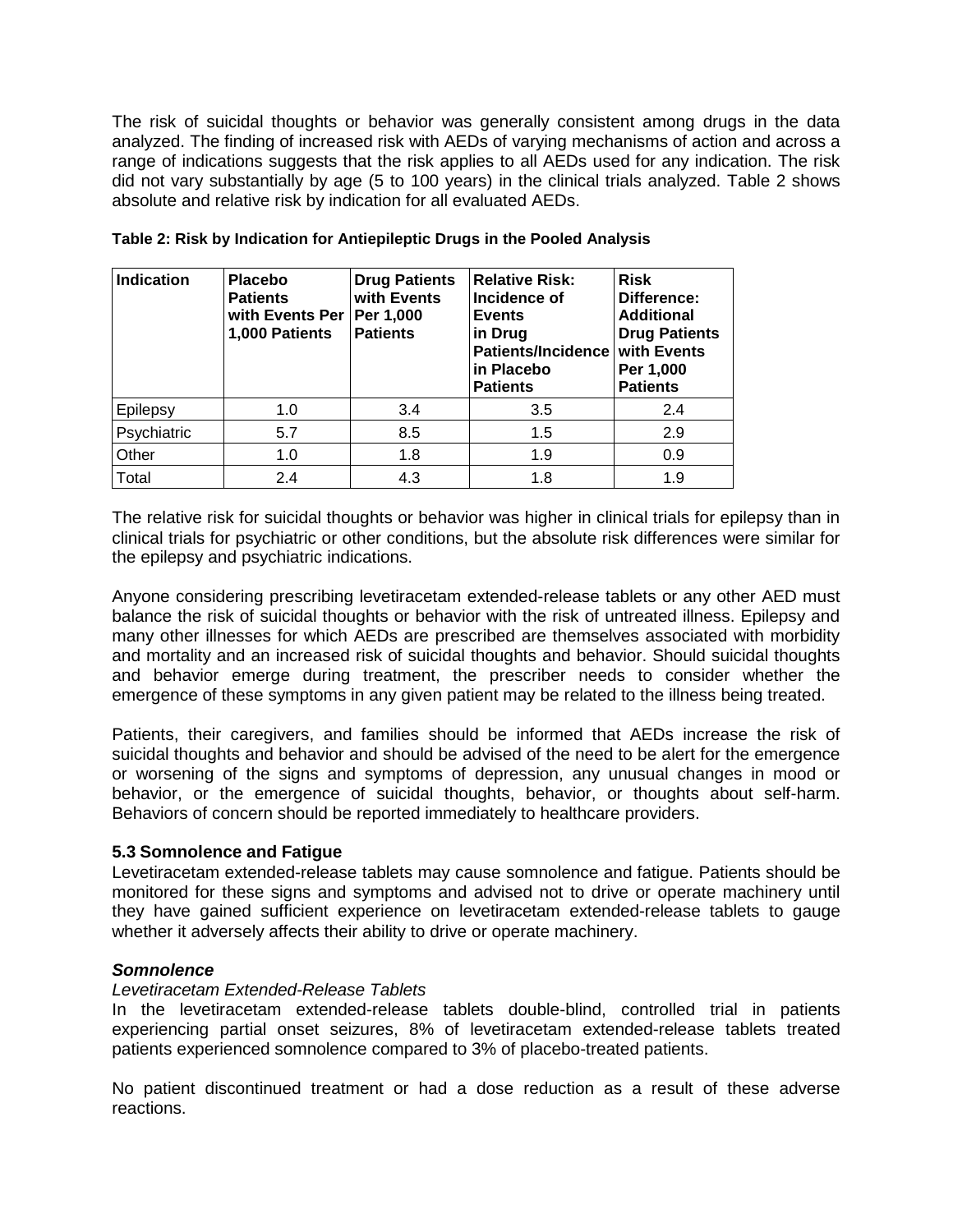The number of patients exposed to levetiracetam extended-release tablets was considerably smaller than the number of patients exposed to immediate-release levetiracetam tablets in controlled trials. Therefore, certain adverse reactions observed in the immediate-release levetiracetam controlled trials will likely occur in patients receiving levetiracetam extendedrelease tablets.

#### *Immediate-Release Levetiracetam Tablets*

In controlled trials of adult patients with epilepsy experiencing partial onset seizures, 15% of levetiracetam-treated patients reported somnolence, compared to 8% of placebo-treated patients. There was no clear dose response up to 3,000 mg/day. In a study where there was no titration, about 45% of patients receiving 4,000 mg/day reported somnolence. The somnolence was considered serious in 0.3% of the levetiracetam-treated patients, compared to 0% in the placebo group. About 3% of levetiracetam-treated patients discontinued treatment due to somnolence, compared to 0.7% of placebo-treated patients. In 1.4% of levetiracetam-treated patients and in 0.9% of placebo-treated patients the dose was reduced, while 0.3% of the treated patients were hospitalized due to somnolence.

#### *Asthenia*

#### *Immediate-Release Levetiracetam Tablets*

In controlled trials of adult patients with epilepsy experiencing partial onset seizures, 15% of levetiracetam-treated patients reported asthenia, compared to 9% of placebo-treated patients. Treatment was discontinued due to asthenia in 0.8% of levetiracetam-treated patients as compared to 0.5% of placebo-treated patients. In 0.5% of levetiracetam-treated patients and in 0.2% of placebo-treated patients, the dose was reduced due to asthenia.

Somnolence and asthenia occurred most frequently within the first 4 weeks of treatment.

#### <span id="page-5-0"></span>**5.4 Anaphylaxis and Angioedema**

Levetiracetam extended-release tablets can cause anaphylaxis or angioedema after the first dose or at any time during treatment. Signs and symptoms in cases reported in the postmarketing setting in patients treated with levetiracetam have included hypotension, hives, rash, respiratory distress, and swelling of the face, lip, mouth, eye, tongue, throat, and feet. In some reported cases, reactions were life-threatening and required emergency treatment. If a patient develops signs or symptoms of anaphylaxis or angioedema, levetiracetam extendedrelease tablets should be discontinued and the patient should seek immediate medical attention. Levetiracetam extended-release tablets should be discontinued permanently if a clear alternative etiology for the reaction cannot be established *[see Contraindications [\(4\)](#page-2-0)]*.

#### <span id="page-5-1"></span>**5.5 Serious Dermatological Reactions**

Serious dermatological reactions, including Stevens-Johnson syndrome (SJS) and toxic epidermal necrolysis (TEN), have been reported in patients treated with levetiracetam. The median time of onset is reported to be 14 to 17 days, but cases have been reported at least four months after initiation of treatment. Recurrence of the serious skin reactions following rechallenge with levetiracetam has also been reported. Levetiracetam extended-release tablets should be discontinued at the first sign of a rash, unless the rash is clearly not drug-related. If signs or symptoms suggest SJS/TEN, use of this drug should not be resumed and alternative therapy should be considered.

#### <span id="page-5-2"></span>**5.6 Coordination Difficulties**

Coordination difficulties were not observed in the levetiracetam extended-release tablets controlled trial, however, the number of patients exposed to levetiracetam extended-release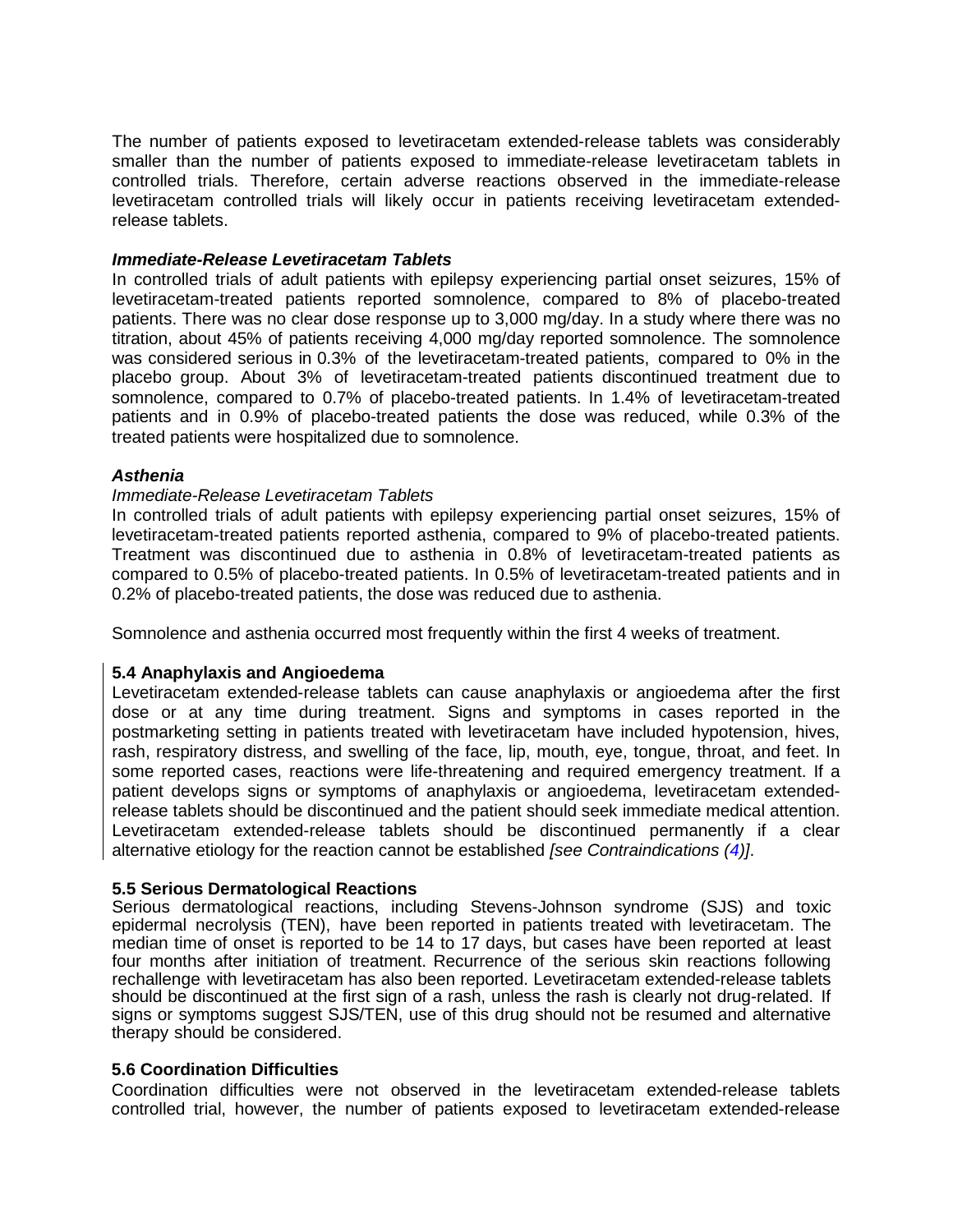tablets was considerably smaller than the number of patients exposed to immediate-release levetiracetam tablets in controlled trials. However, adverse reactions observed in the immediaterelease levetiracetam tablets controlled trials may also occur in patients receiving levetiracetam extended-release tablets.

### *Immediate-Release Levetiracetam Tablets*

A total of 3.4% of adult levetiracetam-treated patients experienced coordination difficulties, (reported as either ataxia, abnormal gait, or incoordination) compared to 1.6% of placebotreated patients. A total of 0.4% of patients in controlled trials discontinued levetiracetam treatment due to ataxia, compared to 0% of placebo-treated patients. In 0.7% of levetiracetamtreated patients and in 0.2% of placebo-treated patients, the dose was reduced due to coordination difficulties, while one of the levetiracetam-treated patients was hospitalized due to worsening of pre-existing ataxia. These events occurred most frequently within the first 4 weeks of treatment.

Patients should be monitored for these signs and symptoms and advised not to drive or operate machinery until they have gained sufficient experience on levetiracetam to gauge whether it could adversely affect their ability to drive or operate machinery.

### <span id="page-6-1"></span>**5.7 Withdrawal Seizures**

Antiepileptic drugs, including levetiracetam extended-release tablets, should be withdrawn gradually to minimize the potential of increased seizure frequency.

### <span id="page-6-0"></span>**5.8 Hematologic Abnormalities**

Levetiracetam extended-release tablets can cause hematologic abnormalities. Hematologic abnormalities occurred in clinical trials and included decreases in white blood cell (WBC), neutrophil and red blood cell (RBC) counts; decreases in hemoglobin, and hematocrit; and increases in eosinophil counts. Cases of agranulocytosis, pancytopenia, and thrombocytopenia have also been reported in the postmarketing setting. A complete blood count is recommended in patients experiencing significant weakness, pyrexia, recurrent infections, or coagulation disorders.

In controlled trials of immediate-release levetiracetam tablets in patients experiencing partial onset seizures, minor, but statistically significant, decreases compared to placebo in total mean RBC count  $(0.03 \times 10^6/\text{mm}^3)$ , mean hemoglobin  $(0.09 \text{ g/dL})$ , and mean hematocrit  $(0.38\%)$ , were seen in immediate-release levetiracetam-treated patients.

A total of 3.2% of levetiracetam-treated and 1.8% of placebo-treated patients had at least one possibly significant (≤2.8 x 10<sup>9</sup>/L) decreased WBC, and 2.4% of levetiracetam-treated and 1.4% of placebo-treated patients had at least one possibly significant ( $\leq 1.0 \times 10^9$ /L) decreased neutrophil count. Of the levetiracetam-treated patients with a low neutrophil count, all but one rose towards or to baseline with continued treatment. No patient was discontinued secondary to low neutrophil counts.

In pediatric patients (4 to <16 years of age), statistically significant decreases in WBC and neutrophil counts were seen in patients treated with immediate-release levetiracetam tablets, as compared to placebo. The mean decreases from baseline in the immediate-release levetiracetam tablets group were -0.4  $\times$  10<sup>9</sup>/L and -0.3  $\times$  10<sup>9</sup>/L, respectively, whereas there were small increases in the placebo group. A significant increase in mean relative lymphocyte counts was observed in 1.7% of patients treated with immediate-release levetiracetam tablets compared to a decrease of 4% in patients on placebo.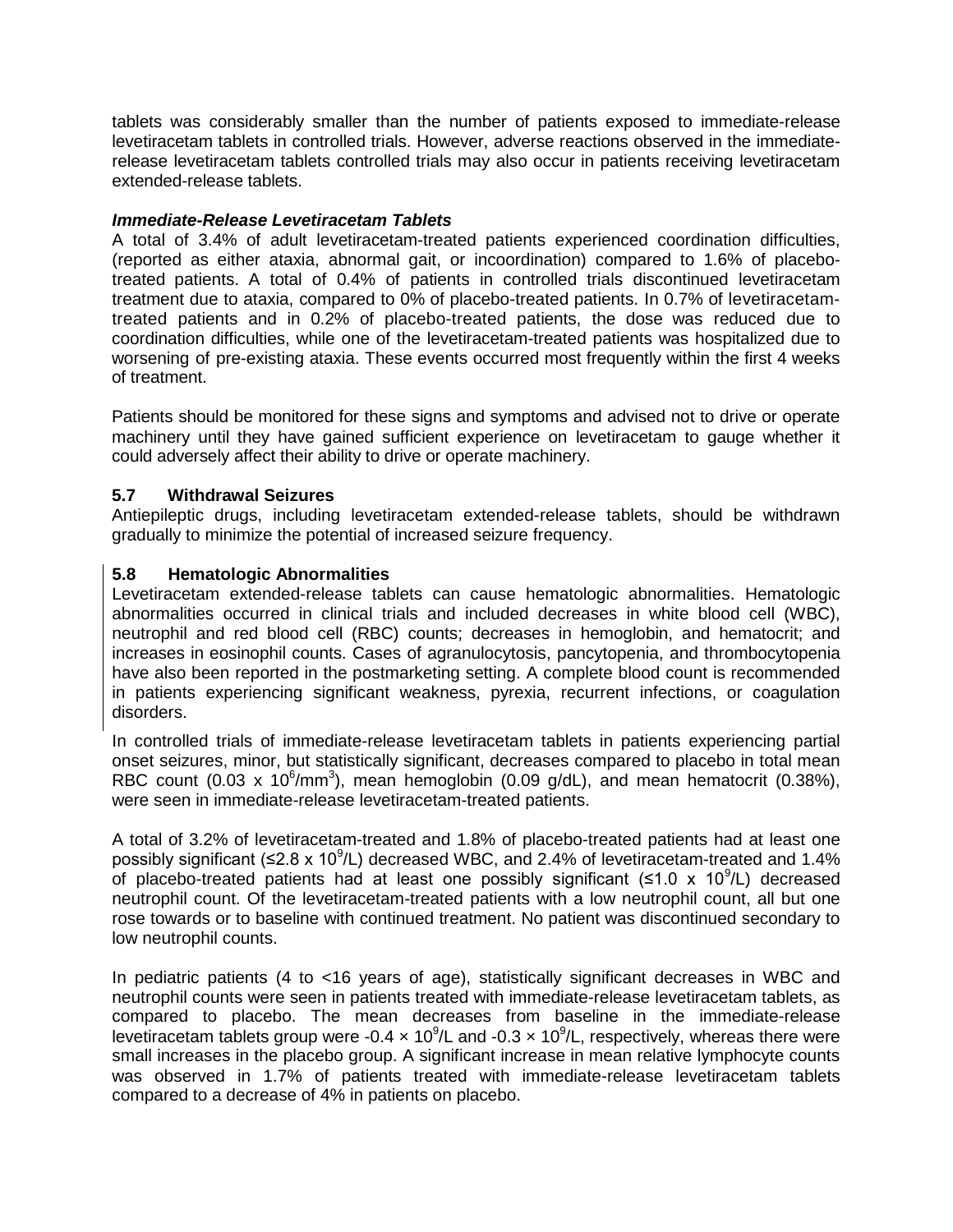In the controlled pediatric trial, a possibly clinically significant abnormal low WBC value was observed in 3% of patients treated with immediate-release levetiracetam tablets, compared to no patients on placebo. However, there was no apparent difference between treatment groups with respect to neutrophil count. No patient was discontinued secondary to low WBC or neutrophil counts.

In the controlled pediatric cognitive and neuropsychological safety study, two subjects (6.1%) in the placebo group and 5 subjects (8.6%) in the immediate-release levetiracetam-treated group had high eosinophil count values that were possibly clinically significant (≥10% or ≥0.7X10<sup>9</sup>/L).

### <span id="page-7-1"></span>**5.9 Seizure Control During Pregnancy**

Physiological changes may gradually decrease plasma levels of levetiracetam throughout pregnancy. This decrease is more pronounced during the third trimester. It is recommended that patients be monitored carefully during pregnancy. Close monitoring should continue through the postpartum period especially if the dose was changed during pregnancy.

## <span id="page-7-2"></span>**6 ADVERSE REACTIONS**

The following adverse reactions are discussed in more details in other sections of labeling:

- Behavioral abnormalities and Psychotic Symptoms *[see Warnings and Precautions [\(5.1\)](#page-2-2)]*
- Suicidal Behavior And Ideation *[see Warnings and Precautions [\(5.2\)](#page-3-0)]*
- Somnolence And Fatigue *[see Warnings and Precautions [\(5.3\)](#page-4-0)]*
- Anaphylaxis and Angioedema *[see Warnings and Precautions [\(5.4\)](#page-5-0)]*
- Serious Dermatological Reactions *[see Warnings and Precautions [\(5.5\)](#page-5-1)]*
- Coordination Difficulties *[see Warnings and Precautions [\(5.6\)](#page-5-2)]*
- Hematologic Abnormalities *[see Warnings and Precautions [\(5.8\)](#page-6-0)]*

### <span id="page-7-0"></span>**6.1 Clinical Trials Experience**

Because clinical trials are conducted under widely varying conditions, adverse reaction rates observed in the clinical trials of a drug cannot be directly compared to rates in the clinical trials of another drug and may not reflect the rates observed in practice.

### *Levetiracetam Extended-Release Tablets*

In the controlled clinical study in patients with partial onset seizures, the most common adverse reactions in patients receiving levetiracetam extended-release tablets in combination with other AEDs, for events with rates greater than placebo, were irritability and somnolence.

Table 3 lists adverse reactions that occurred in at least 5% of epilepsy patients receiving levetiracetam extended-release tablets in the placebo-controlled study and were numerically more common than in patients treated with placebo. In this study, either levetiracetam extended-release tablets or placebo was added to concurrent AED therapy.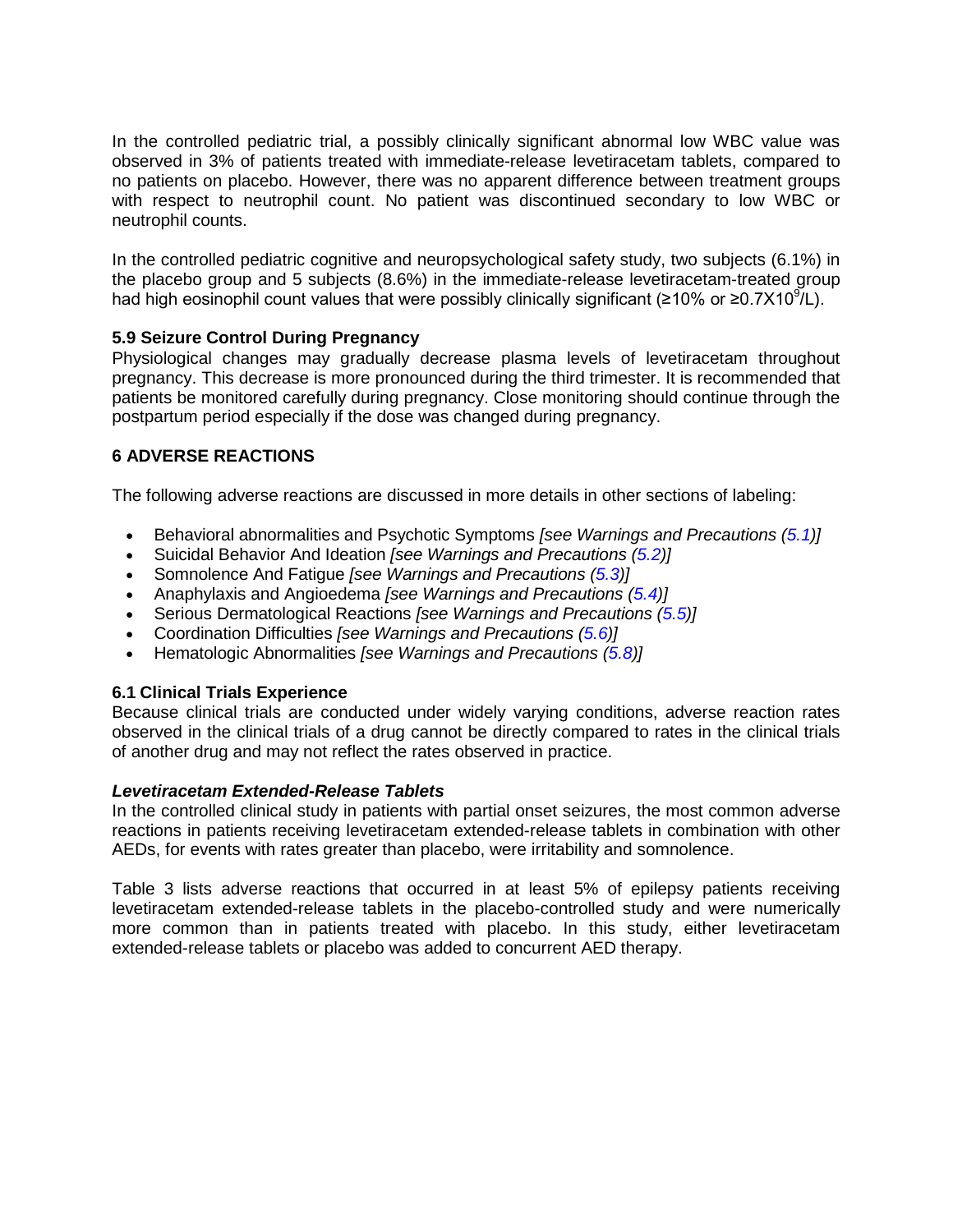**Table 3: Adverse Reactions in the Placebo-Controlled, Add-On Study in Patients Experiencing Partial Onset Seizures**

|                  | Levetiracetam<br><b>Extended-Release</b><br><b>Tablets</b><br>$(N=77)$<br>℅ | <b>Placebo</b><br>$(N=79)$<br>% |
|------------------|-----------------------------------------------------------------------------|---------------------------------|
| Influenza        |                                                                             |                                 |
| Somnolence       |                                                                             |                                 |
| Irritability     |                                                                             |                                 |
| Nasopharyngitis  |                                                                             | 5                               |
| <b>Dizziness</b> | 5                                                                           |                                 |
| Nausea           |                                                                             |                                 |

### *Discontinuation or Dose Reduction in the Levetiracetam Extended-Release Tablets Controlled Clinical Study*

In the controlled clinical study, 5% of patients receiving levetiracetam extended-release tablets and 3% receiving placebo discontinued as a result of an adverse reaction. The adverse reactions that resulted in discontinuation and that occurred more frequently in levetiracetam extended-release-treated patients than in placebo-treated patients were asthenia, epilepsy, mouth ulceration, rash, and respiratory failure. Each of these adverse reactions led to discontinuation in a levetiracetam extended-release-treated patient and no placebo-treated patients.

### *Immediate-Release Levetiracetam Tablets*

Table 4 lists the adverse reactions in the controlled studies of immediate-release levetiracetam tablets in adult patients experiencing partial onset seizures. Although the pattern of adverse reactions in the levetiracetam extended-release tablets study seems somewhat different from that seen in partial onset seizure controlled studies for immediate-release levetiracetam tablets, this is possibly due to the much smaller number of patients in this study compared to the immediate-release tablet studies. The adverse reactions for levetiracetam extended-release tablets are expected to be similar to those seen with immediate-release levetiracetam tablets.

#### *Adults*

In controlled clinical studies of immediate-release levetiracetam tablets as adjunctive therapy to other AEDs in adults with partial onset seizures, the most common adverse reactions, for events with rates greater than placebo, were somnolence, asthenia, infection, and dizziness.

Table 4 lists adverse reactions that occurred in at least 1% of adult epilepsy patients receiving immediate-release levetiracetam tablets in placebo-controlled studies and were numerically more common than in patients treated with placebo. In these studies, either immediate-release levetiracetam tablets or placebo was added to concurrent AED therapy.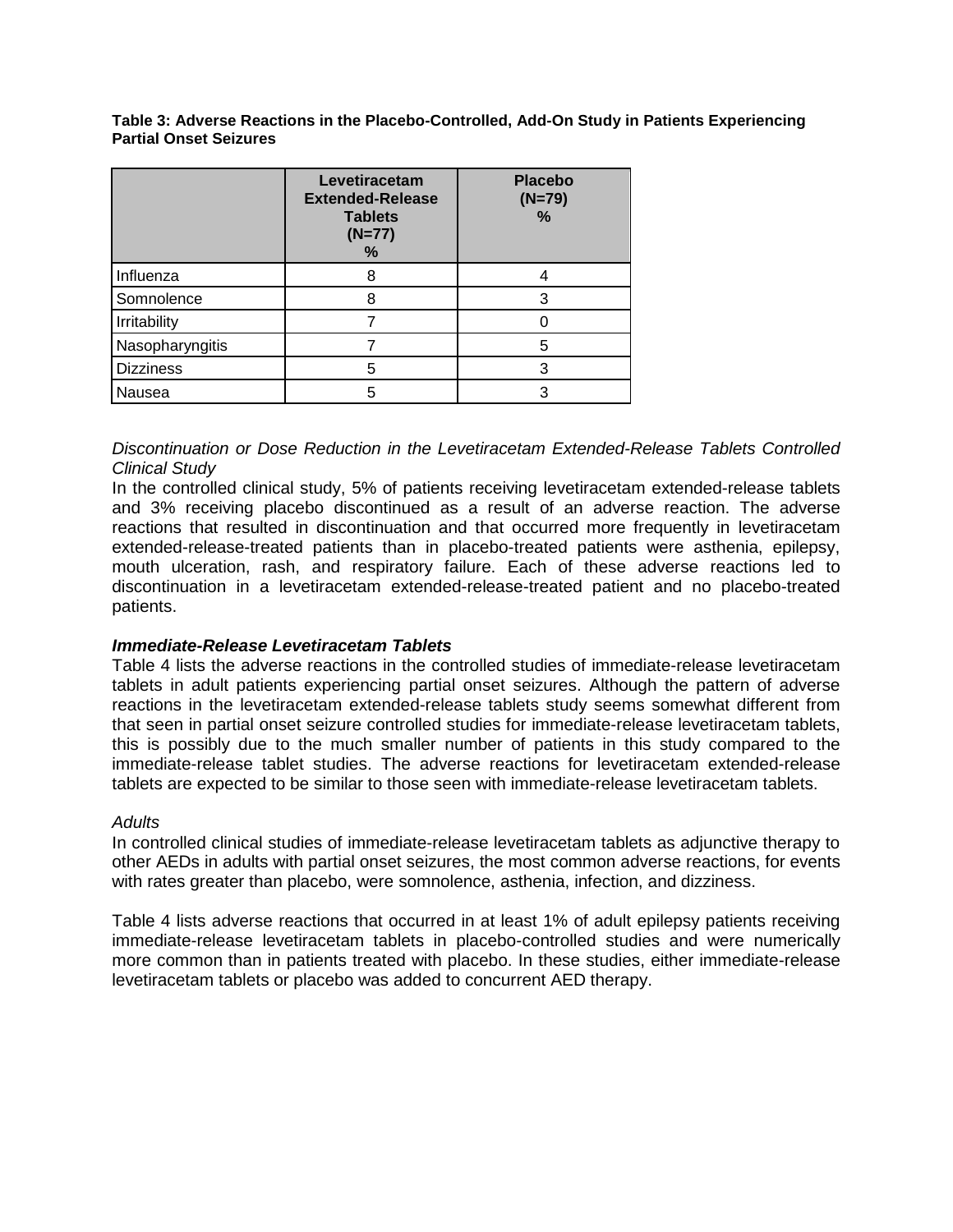**Table 4: Adverse Reactions in Pooled Placebo-Controlled, Add-On Studies in Adults Experiencing Partial Onset Seizures** 

|                           | Levetiracetam<br>$(N=769)$<br>% | <b>Placebo</b><br>$(N=439)$<br>% |
|---------------------------|---------------------------------|----------------------------------|
| Asthenia                  | 15                              | 9                                |
| Somnolence                | 15                              | 8                                |
| Headache                  | 14                              | 13                               |
| Infection                 | 13                              | 8                                |
| <b>Dizziness</b>          | 9                               | 4                                |
| Pain                      | $\overline{7}$                  | 6                                |
| Pharyngitis               | 6                               | 4                                |
| Depression                | $\overline{4}$                  | $\overline{2}$                   |
| Nervousness               | 4                               | $\overline{2}$                   |
| <b>Rhinitis</b>           | $\overline{4}$                  | 3                                |
| Anorexia                  | 3                               | $\overline{2}$                   |
| Ataxia                    | 3                               | 1                                |
| Vertigo                   | 3                               | 1                                |
| Amnesia                   | $\overline{2}$                  | 1                                |
| Anxiety                   | $\overline{2}$                  | 1                                |
| Cough Increased           | $\overline{2}$                  | 1                                |
| Diplopia                  | $\overline{2}$                  | 1                                |
| <b>Emotional Lability</b> | $\overline{2}$                  | 0                                |
| Hostility                 | $\overline{2}$                  | 1                                |
| Paresthesia               | $\overline{2}$                  | 1                                |
| <b>Sinusitis</b>          | $\overline{2}$                  | 1                                |

### *Pediatric Patients 4 Years to <16 Years*

In a pooled analysis of two controlled pediatric clinical studies in children 4 to 16 years of age with partial onset seizures, the adverse reactions most frequently reported with the use of immediate-release levetiracetam tablets in combination with other AEDs, and with greater frequency than in patients on placebo, were fatigue, aggression, nasal congestion, decreased appetite, and irritability.

Table 5 lists adverse reactions that occurred in at least 2% of pediatric patients treated with immediate-release levetiracetam tablets and were more common than in pediatric patients on placebo. In these studies, either immediate-release levetiracetam tablets or placebo was added to concurrent AED therapy. Adverse reactions were usually mild to moderate in intensity.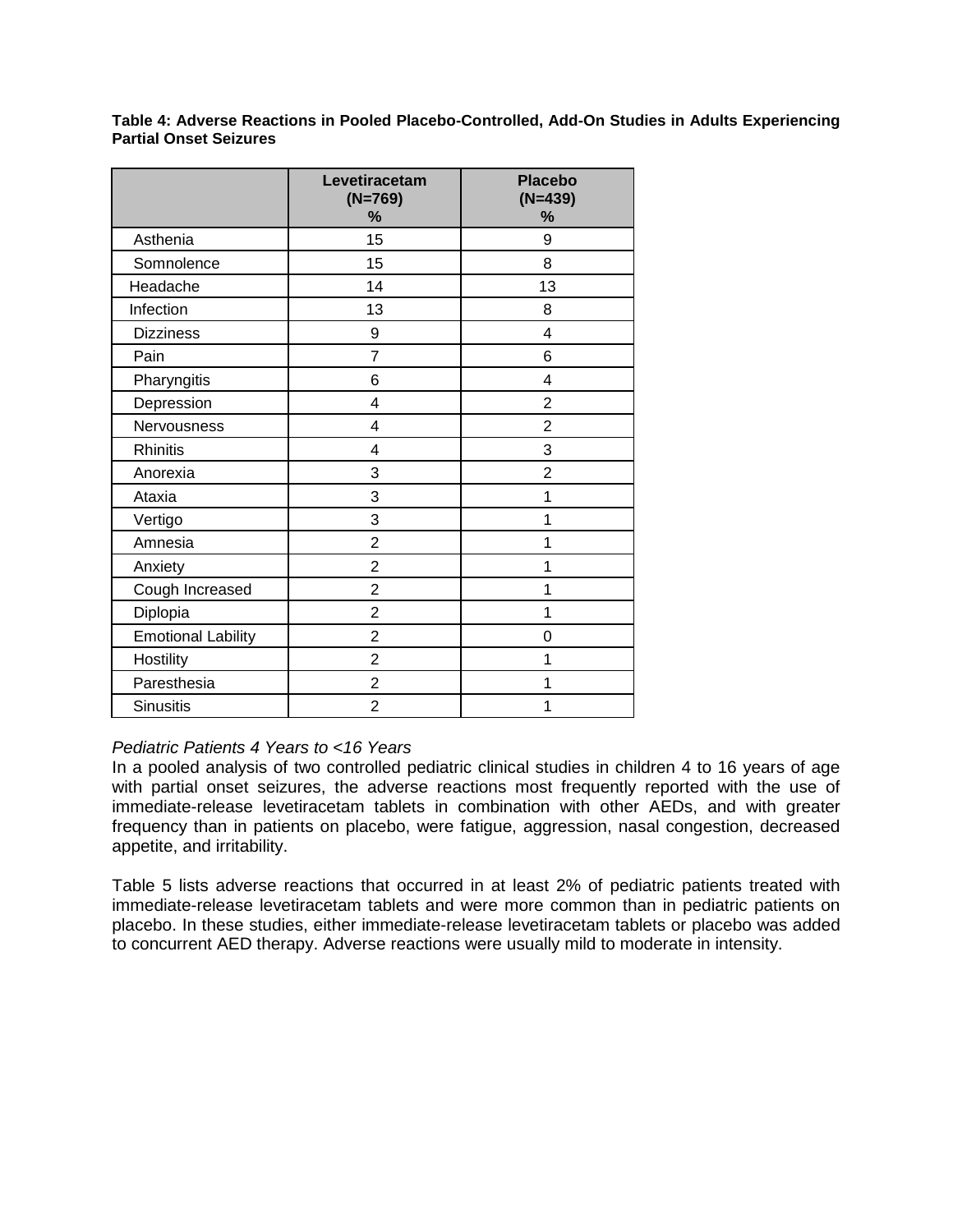**Table 5: Adverse Reactions in Pooled Placebo-Controlled, Add-On Studies in Pediatric Patients Ages 4 to 16 Years Experiencing Partial Onset Seizures** 

|                                                       | Levetiracetam<br>$(N=165)$ | <b>Placebo</b><br>$(N=131)$ |
|-------------------------------------------------------|----------------------------|-----------------------------|
|                                                       | $\%$                       | $\%$                        |
| Headache                                              | $\overline{19}$            | $\overline{15}$             |
| Nasopharyngitis                                       | 15                         | $\overline{12}$             |
| Vomiting                                              | $\overline{15}$            | $\overline{12}$             |
| Somnolence                                            | $\overline{13}$            | $\overline{9}$              |
| Fatigue                                               | 11                         | $\overline{5}$              |
| Aggression                                            | 10                         | $\overline{5}$              |
| Abdominal Pain Upper                                  | 9                          | $\overline{8}$              |
| Cough                                                 | $\overline{9}$             | $\overline{5}$              |
| <b>Nasal Congestion</b>                               | $\overline{9}$             | $\overline{2}$              |
|                                                       | $\overline{8}$             | $\overline{2}$              |
| <b>Decreased Appetite</b><br><b>Abnormal Behavior</b> | 7                          |                             |
|                                                       |                            | 4                           |
| <b>Dizziness</b>                                      | 7                          | $\overline{5}$              |
| Irritability                                          | 7                          | 1                           |
| Pharyngolaryngeal Pain                                | $\overline{7}$             | $\overline{4}$              |
| <b>Diarrhea</b>                                       | $\overline{6}$             | $\overline{2}$              |
| Lethargy                                              | $\overline{6}$             | $\overline{5}$              |
| Insomnia                                              | $\overline{5}$             | 3                           |
| Agitation                                             | $\overline{4}$             | 1                           |
| Anorexia                                              | $\overline{4}$             | 3                           |
| <b>Head Injury</b>                                    | $\overline{4}$             | $\overline{0}$              |
| Constipation                                          | 3                          | $\overline{1}$              |
| Contusion                                             | $\overline{3}$             | 1                           |
| Depression                                            | $\overline{3}$             | 1                           |
| Fall                                                  | 3                          | $\overline{2}$              |
| Influenza                                             | $\overline{3}$             | 1                           |
| <b>Mood Altered</b>                                   | 3                          | $\overline{1}$              |
| <b>Affect Lability</b>                                | $\overline{2}$             | $\overline{1}$              |
| Anxiety                                               | $\overline{2}$             | 1                           |
| Arthralgia                                            | $\overline{2}$             | 0                           |
| <b>Confusional State</b>                              | $\overline{2}$             | $\overline{0}$              |
| Conjunctivitis                                        | $\overline{2}$             | 0                           |
| Ear Pain                                              | $\overline{2}$             | $\overline{1}$              |
| Gastroenteritis                                       | $\overline{2}$             | 0                           |
| Joint Sprain                                          | $\overline{2}$             | 1                           |
| <b>Mood Swings</b>                                    | $\overline{2}$             | 1                           |
| <b>Neck Pain</b>                                      | $\overline{2}$             | 1                           |
| Rhinitis                                              | $\overline{2}$             | $\overline{0}$              |
| Sedation                                              | $\overline{2}$             | $\overline{1}$              |

In controlled pediatric clinical studies in patients 4 to 16 years of age, 7% of patients treated with immediate-release levetiracetam tablets and 9% of patients on placebo discontinued as a result of an adverse event.

In addition, the following adverse reactions were seen in other controlled studies of immediaterelease levetiracetam tablets: balance disorder, disturbance in attention, eczema, hyperkinesia, memory impairment, myalgia, personality disorders, pruritus, and blurred vision.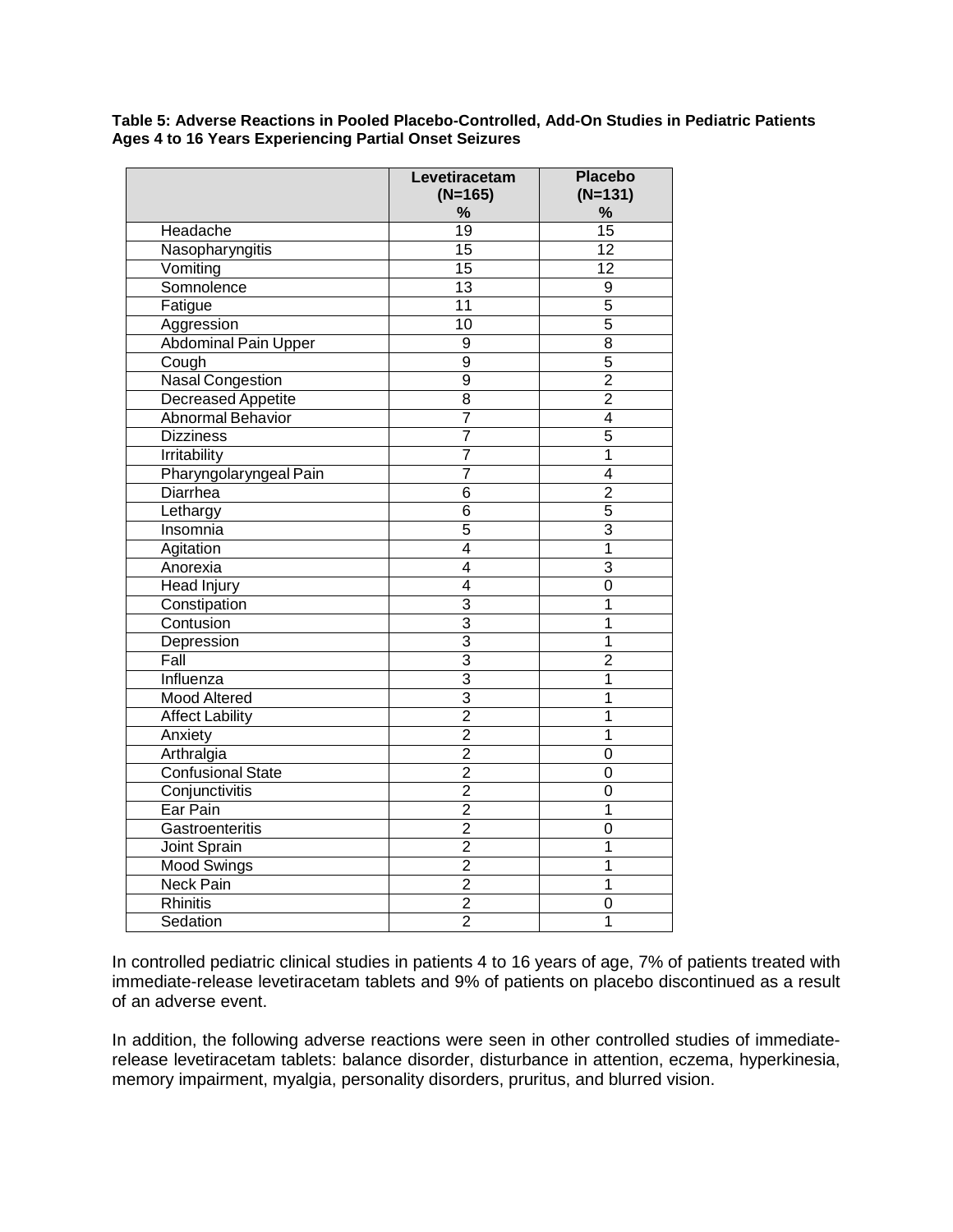#### *Comparison of Gender, Age and Race*

There are insufficient data for levetiracetam extended-release tablets to support a statement regarding the distribution of adverse reactions by gender, age, and race.

#### <span id="page-11-1"></span>**6.2 Postmarketing Experience**

The following adverse reactions have been identified during postapproval use of immediaterelease levetiracetam tablets. Because these reactions are reported voluntarily from a population of uncertain size, it is not always possible to reliably estimate their frequency or establish a causal relationship to drug exposure.

The listing is alphabetized: abnormal liver function test, acute kidney injury, anaphylaxis, angioedema, agranulocytosis, choreoathetosis, drug reaction with eosinophilia and systemic symptoms (DRESS), dyskinesia, erythema multiforme, hepatic failure, hepatitis, hyponatremia, muscular weakness, pancreatitis, pancytopenia (with bone marrow suppression identified in some of these cases), panic attack, thrombocytopenia, and weight loss. Alopecia has been reported with immediate-release levetiracetam use; recovery was observed in majority of cases where immediate-release levetiracetam was discontinued.

#### <span id="page-11-2"></span>**8 USE IN SPECIFIC POPULATIONS**

#### <span id="page-11-0"></span>**8.1 Pregnancy**

Levetiracetam extended-release tablets levels may decrease during pregnancy *[see Warnings and Precautions [\(5.9\)](#page-7-1)].*

#### *Pregnancy Category C*

There are no adequate and well-controlled studies in pregnant women. In animal studies, levetiracetam produced evidence of developmental toxicity, including teratogenic effects, at doses similar to or greater than human therapeutic doses. Levetiracetam extended-release tablets should be used during pregnancy only if the potential benefit justifies the potential risk to the fetus.

Oral administration of levetiracetam to female rats throughout pregnancy and lactation led to increased incidences of minor fetal skeletal abnormalities and retarded offspring growth preand/or postnatally at doses ≥350 mg/kg/day (equivalent to the maximum recommended human dose of 3,000 mg [MRHD] on a mg/m<sup>2</sup> basis) and with increased pup mortality and offspring behavioral alterations at a dose of 1,800 mg/kg/day (6 times the MRHD on a mg/m<sup>2</sup> basis). The developmental no effect dose was 70 mg/kg/day (0.2 times the MRHD on a mg/m<sup>2</sup> basis). There was no overt maternal toxicity at the doses used in this study.

Oral administration of levetiracetam to pregnant rabbits during the period of organogenesis resulted in increased embryofetal mortality and increased incidences of minor fetal skeletal abnormalities at doses ≥600 mg/kg/day (4 times MRHD on a mg/m<sup>2</sup> basis) and in decreased fetal weights and increased incidences of fetal malformations at a dose of 1,800 mg/kg/day (12 times the MRHD on a mg/m<sup>2</sup> basis). The developmental no effect dose was 200 mg/kg/day (equivalent to the MRHD on a mg/m<sup>2</sup> basis). Maternal toxicity was also observed at 1,800 mg/kg/day.

When levetiracetam was administered orally to pregnant rats during the period of organogenesis, fetal weights were decreased and the incidence of fetal skeletal variations was increased at a dose of 3,600 mg/kg/day (12 times the MRHD). 1,200 mg/kg/day (4 times the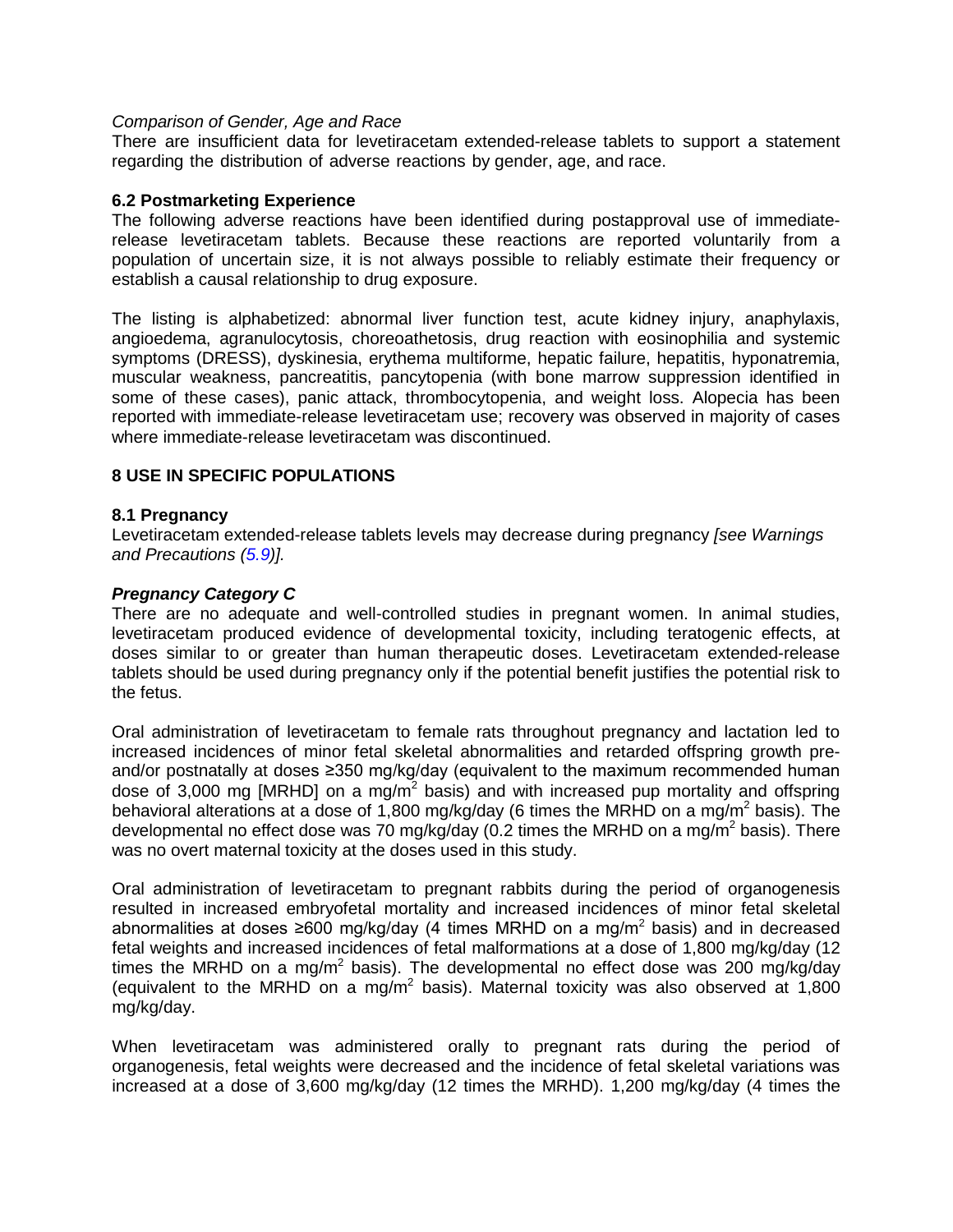MRHD) was a developmental no effect dose. There was no evidence of maternal toxicity in this study.

Treatment of rats with levetiracetam during the last third of gestation and throughout lactation produced no adverse developmental or maternal effects at oral doses of up to 1,800 mg/kg/day (6 times the MRHD on a mg/m<sup>2</sup> basis).

#### *Pregnancy Registry*

To provide information regarding the effects of *in utero* exposure to levetiracetam extendedrelease tablets, physicians are advised to recommend that pregnant patients taking levetiracetam extended-release tablets enroll in the North American Antiepileptic Drug (NAAED) pregnancy registry. This can be done by calling the toll free number 1-888-233-2334, and must be done by the patients themselves. Information on the registry can also be found at the website http://www.aedpregnancyregistry.org/.

### **8.2 Labor and Delivery**

The effect of levetiracetam extended-release tablets on labor and delivery in humans is unknown.

### <span id="page-12-0"></span>**8.3 Nursing Mothers**

Levetiracetam is excreted in human milk. Because of the potential for serious adverse reactions in nursing infants from levetiracetam extended-release tablets, a decision should be made whether to discontinue nursing or discontinue the drug, taking into account the importance of the drug to the mother.

#### <span id="page-12-1"></span>**8.4 Pediatric Use**

Safety and effectiveness in pediatric patients 12 years of age and older has been established based on pharmacokinetic data in adults and adolescents using levetiracetam extended-release tablets and efficacy and safety data in controlled pediatric studies using immediate-release levetiracetam tablets *[see Adverse Reactions [\(6.1\)](#page-7-0), Clinical Pharmacology [\(12.3\)](#page-15-1), and Clinical Studies [\(14.1\)](#page-19-3)].*

A 3-month, randomized, double-blind, placebo-controlled study was performed to assess the neurocognitive and behavioral effects of immediate-release levetiracetam tablets as adjunctive therapy in 98 pediatric patients with inadequately controlled partial seizures, ages 4 to 16 years (levetiracetam tablets N=64; placebo N=34). The target dose of immediate-release levetiracetam tablets was 60 mg/kg/day. Neurocognitive effects were measured by the Leiter-R Attention and Memory (AM) Battery, which assesses various aspects of a child's memory and attention. Although no substantive differences were observed between the placebo- and levetiracetam-treated groups in the median change from baseline in this battery, the study was not adequate to assess formal statistical non-inferiority between the drug and placebo. The Achenbach Child Behavior Checklist (CBCL/6-18), a standardized validated tool used to assess a child's competencies and behavioral/emotional problems, was also assessed in this study. An analysis of the CBCL/6-18 indicated a worsening in aggressive behavior, one of the eight syndrome scores, in patients treated with levetiracetam tablets *[see Warnings and Precautions [\(5.1\)](#page-2-2)].*

Studies of levetiracetam in juvenile rats (dosing from day 4 through day 52 of age) and dogs (dosing from week 3 through week 7 of age) at doses of up to 1,800 mg/kg/day (approximately 7 and 24 times, respectively, the maximum recommended pediatric dose of 60 mg/kg/day on a  $mg/m<sup>2</sup>$  basis) did not indicate a potential for age-specific toxicity.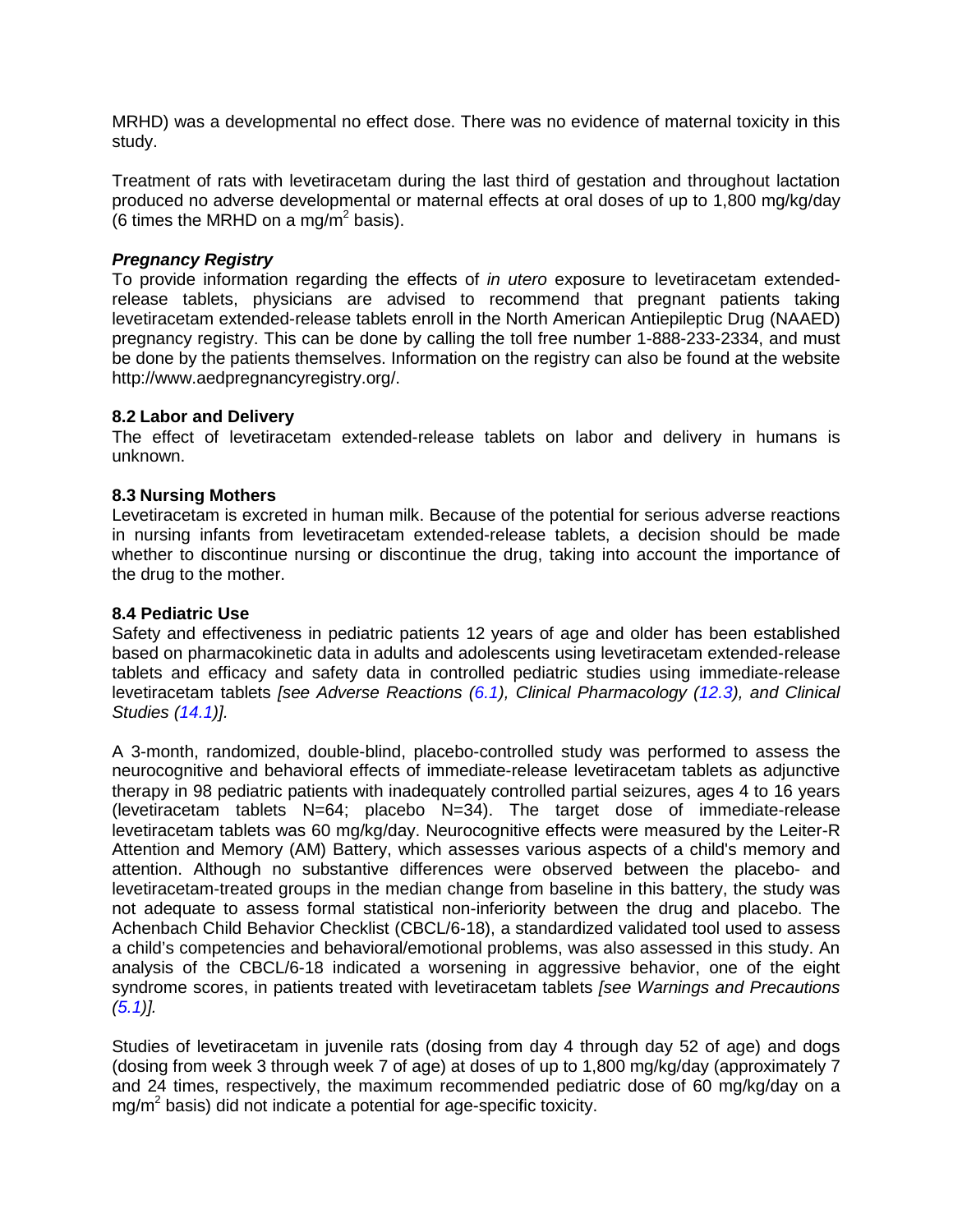#### <span id="page-13-0"></span>**8.5 Geriatric Use**

There were insufficient numbers of elderly subjects in controlled trials of epilepsy to adequately assess the effectiveness of levetiracetam extended-release in these patients. It is expected that the safety of levetiracetam extended-release in elderly patients 65 and over would be comparable to the safety observed in clinical studies of immediate-release levetiracetam tablets.

There were 347 subjects in clinical studies of immediate-release levetiracetam that were 65 and over. No overall differences in safety were observed between these subjects and younger subjects. There were insufficient numbers of elderly subjects in controlled trials of epilepsy to adequately assess the effectiveness of immediate-release levetiracetam in these patients.

Levetiracetam is known to be substantially excreted by the kidney, and the risk of adverse reactions to this drug may be greater in patients with impaired renal function. Because elderly patients are more likely to have decreased renal function, care should be taken in dose selection, and it may be useful to monitor renal function *[see Clinical Pharmacology [\(12.3\)](#page-15-1)].*

### <span id="page-13-1"></span>**8.6 Renal Impairment**

The effect of levetiracetam extended-release on renally impaired patients was not assessed in the controlled study. However, it is expected that the effect on levetiracetam extended-releasetreated patients would be similar to the effect seen in controlled studies of immediate-release levetiracetam tablets. Clearance of levetiracetam is decreased in patients with renal impairment and is correlated with creatinine clearance *[see Clinical Pharmacology [\(12.3\)](#page-15-1)].* Dose adjustment is recommended for patients with impaired renal function *[see Dosage and Administration [\(2.2\)](#page-1-4)].*

### <span id="page-13-2"></span>**10 OVERDOSAGE**

### <span id="page-13-3"></span>**10.1 Signs, Symptoms and Laboratory Findings of Acute Overdosage in Humans**

The signs and symptoms for levetiracetam extended-release tablets overdose are expected to be similar to those seen with immediate-release levetiracetam tablets.

The highest known dose of oral immediate-release levetiracetam received in the clinical development program was 6,000 mg/day. Other than drowsiness, there were no adverse reactions in the few known cases of overdose in clinical trials. Cases of somnolence, agitation, aggression, depressed level of consciousness, respiratory depression and coma were observed with immediate-release levetiracetam overdoses in postmarketing use.

#### <span id="page-13-4"></span>**10.2 Management of Overdose**

There is no specific antidote for overdose with levetiracetam extended-release tablets. If indicated, elimination of unabsorbed drug should be attempted by emesis or gastric lavage; usual precautions should be observed to maintain airway. General supportive care of the patient is indicated including monitoring of vital signs and observation of the patient's clinical status. A Certified Poison Control Center should be contacted for up to date information on the management of overdose with levetiracetam extended-release tablets.

#### <span id="page-13-5"></span>**10.3 Hemodialysis**

Standard hemodialysis procedures result in significant clearance of levetiracetam (approximately 50% in 4 hours) and should be considered in cases of overdose. Although hemodialysis has not been performed in the few known cases of overdose, it may be indicated by the patient's clinical state or in patients with significant renal impairment.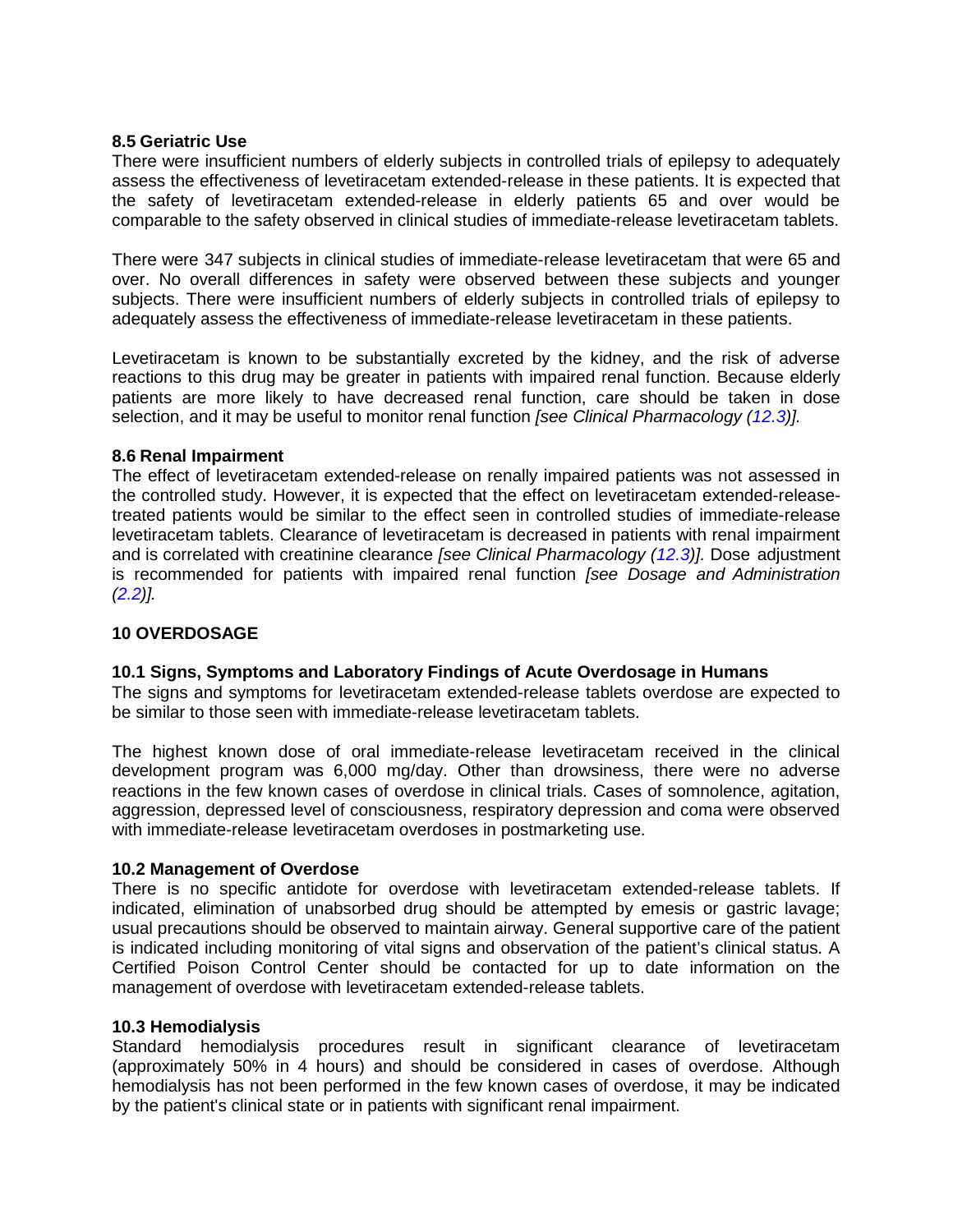### <span id="page-14-0"></span>**11 DESCRIPTION**

Levetiracetam extended-release tablets, USP are an antiepileptic drug available as 500 mg, 750 mg and 1,000 mg (white) extended-release tablets, USP for oral administration.

The chemical name of levetiracetam, a single enantiomer, is (2S)-2-(2-oxopyrrolidin-1-yl) butanamide, its molecular formula is  $C_8H_{14}N_2O_2$  and its molecular weight is 170.21. Levetiracetam is chemically unrelated to existing antiepileptic drugs (AEDs). It has the following structural formula:



Levetiracetam is a white to off-white powder. It is very soluble in water (104.0 g/100 mL). It is freely soluble in chloroform (65.3g/100 mL) and in methanol (53.6 g/100 mL), soluble in ethanol (16.5 g/100 mL), sparingly soluble in acetonitrile (5.7 g/100 mL) and practically insoluble in nhexane. (Solubility limits are expressed as  $q/100$  mL solvent.)

Levetiracetam extended-release tablets, USP contain the labeled amount of levetiracetam. Inactive ingredients: colloidal silicon dioxide, hydroxypropyl cellulose Type LF, hydroxypropyl methylcellulose 2208 K15M, hydroxypropyl methylcellulose 2910 E5, polyethylene glycol 8000, purified water, and titanium dioxide.

Meets USP Dissolution Test 5.

### <span id="page-14-1"></span>**12 CLINICAL PHARMACOLOGY**

#### <span id="page-14-2"></span>**12.1 Mechanism of Action**

The precise mechanism(s) by which levetiracetam exerts its antiepileptic effect is unknown. The antiepileptic activity of levetiracetam was assessed in a number of animal models of epileptic seizures. Levetiracetam did not inhibit single seizures induced by maximal stimulation with electrical current or different chemoconvulsants and showed only minimal activity in submaximal stimulation and in threshold tests. Protection was observed, however, against secondarily generalized activity from focal seizures induced by pilocarpine and kainic acid, two chemoconvulsants that induce seizures that mimic some features of human complex partial seizures with secondary generalization. Levetiracetam also displayed inhibitory properties in the kindling model in rats, another model of human complex partial seizures, both during kindling development and in the fully kindled state. The predictive value of these animal models for specific types of human epilepsy is uncertain.

*In vitro* and *in vivo* recordings of epileptiform activity from the hippocampus have shown that levetiracetam inhibits burst firing without affecting normal neuronal excitability, suggesting that levetiracetam may selectively prevent hypersynchronization of epileptiform burst firing and propagation of seizure activity.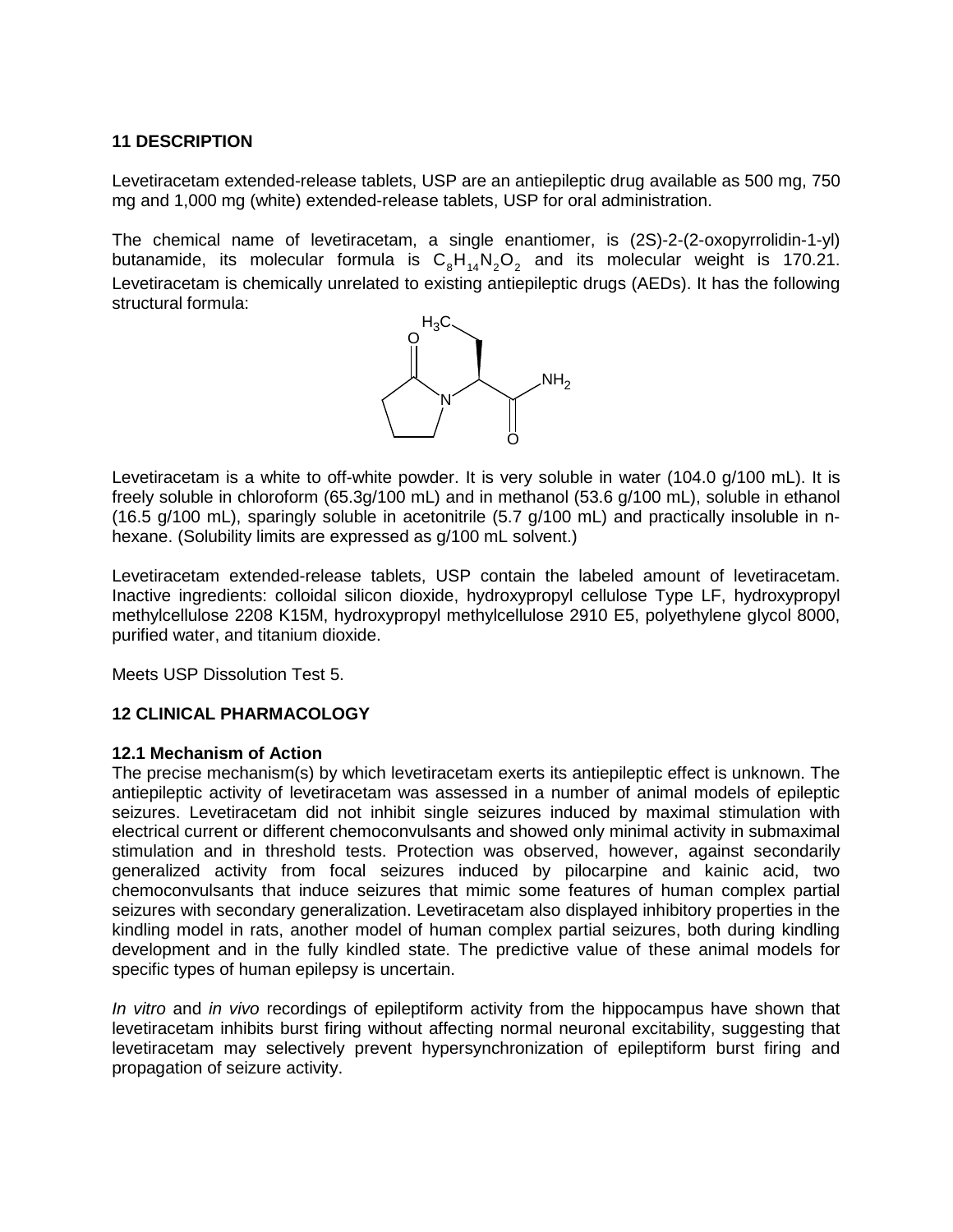Levetiracetam at concentrations of up to 10 mcM did not demonstrate binding affinity for a variety of known receptors, such as those associated with benzodiazepines, GABA (gammaaminobutyric acid), glycine, NMDA (N-methyl-D-aspartate), re-uptake sites, and second messenger systems. Furthermore, *in vitro* studies have failed to find an effect of levetiracetam on neuronal voltage-gated sodium or T-type calcium currents and levetiracetam does not appear to directly facilitate GABAergic neurotransmission. However, *in vitro* studies have demonstrated that levetiracetam opposes the activity of negative modulators of GABA- and glycine-gated currents and partially inhibits N-type calcium currents in neuronal cells.

A saturable and stereoselective neuronal binding site in rat brain tissue has been described for levetiracetam. Experimental data indicate that this binding site is the synaptic vesicle protein SV2A, thought to be involved in the regulation of vesicle exocytosis. Although the molecular significance of levetiracetam binding to synaptic vesicle protein SV2A is not understood, levetiracetam and related analogs showed a rank order of affinity for SV2A which correlated with the potency of their antiseizure activity in audiogenic seizure-prone mice. These findings suggest that the interaction of levetiracetam with the SV2A protein may contribute to the antiepileptic mechanism of action of the drug.

### <span id="page-15-0"></span>**12.2 Pharmacodynamics**

### *Effects on QTc Interval*

The effects of levetiracetam extended-release tablets on QTc prolongation is expected to be the same as that of immediate-release levetiracetam tablets. The effect of immediate-release levetiracetam tablets on QTc prolongation was evaluated in a randomized, double-blind, positive-controlled (moxifloxacin 400 mg) and placebo-controlled crossover study of levetiracetam tablets (1,000 mg or 5,000 mg) in 52 healthy subjects. The upper bound of the 90% confidence interval for the largest placebo-adjusted, baseline-corrected QTc was below 10 milliseconds. Therefore, there was no evidence of significant QTc prolongation in this study.

### <span id="page-15-1"></span>**12.3 Pharmacokinetics**

#### *Overview*

Bioavailability of levetiracetam extended-release tablets are similar to that of the immediaterelease levetiracetam tablets. The pharmacokinetics (AUC and  $C_{\text{max}}$ ) were shown to be dose proportional after single dose administration of 1,000 mg, 2,000 mg, and 3,000 mg extendedrelease levetiracetam. Plasma half-life of extended-release levetiracetam is approximately 7 hours.

Levetiracetam is almost completely absorbed after oral administration. The pharmacokinetics of levetiracetam are linear and time-invariant, with low intra- and inter-subject variability. Levetiracetam is not significantly protein-bound (<10% bound) and its volume of distribution is close to the volume of intracellular and extracellular water. Sixty-six percent (66%) of the dose is renally excreted unchanged. The major metabolic pathway of levetiracetam (24% of dose) is an enzymatic hydrolysis of the acetamide group. It is not liver cytochrome P450 dependent. The metabolites have no known pharmacological activity and are renally excreted. Plasma half-life of levetiracetam across studies is approximately 6 to 8 hours. The half-life is increased in the elderly (primarily due to impaired renal clearance) and in subjects with renal impairment.

### *Absorption and Distribution*

Extended-release levetiracetam peak plasma concentrations occur in about 4 hours. The time to peak plasma concentrations is about 3 hours longer with extended-release levetiracetam than with immediate-release tablets.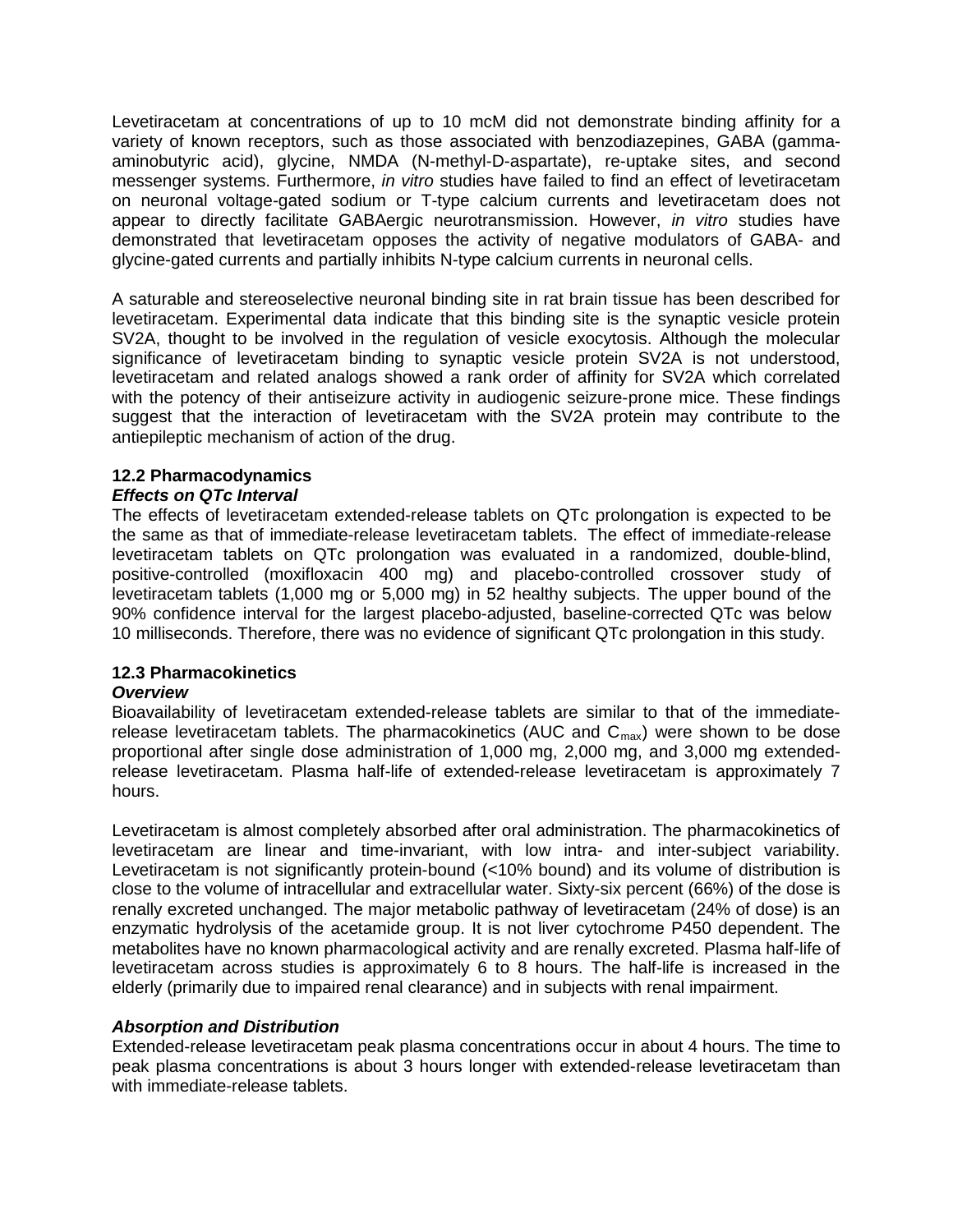Single administration of two 500 mg extended-release levetiracetam tablets once daily produced comparable maximal plasma concentrations and area under the plasma concentration versus time as did the administration of one 500 mg immediate-release tablet twice daily in fasting conditions. After multiple dose extended-release levetiracetam tablets intake, extent of exposure  $(AUC_{0-24})$  was similar to extent of exposure after multiple dose immediate-release tablets intake.  $C<sub>max</sub>$  and  $C<sub>min</sub>$  were lower by 17% and 26% after multiple dose extended-release levetiracetam tablets intake in comparison to multiple dose immediate-release tablets intake. Intake of a high fat, high calorie breakfast before the administration of extended-release levetiracetam tablets resulted in a higher peak concentration, and longer median time to peak. The median time to peak  $(T<sub>max</sub>)$  was 2 hours longer in the fed state.

Two 750 mg extended-release levetiracetam tablets were bioequivalent to a single administration of three 500 mg extended-release levetiracetam tablets.

### *Metabolism*

Levetiracetam is not extensively metabolized in humans. The major metabolic pathway is the enzymatic hydrolysis of the acetamide group, which produces the carboxylic acid metabolite, ucb L057 (24% of dose) and is not dependent on any liver cytochrome P450 isoenzymes. The major metabolite is inactive in animal seizure models. Two minor metabolites were identified as the product of hydroxylation of the 2-oxo-pyrrolidine ring (2% of dose) and opening of the 2-oxopyrrolidine ring in position 5 (1% of dose). There is no enantiomeric interconversion of levetiracetam or its major metabolite.

### *Elimination*

Levetiracetam plasma half-life in adults is  $7 \pm 1$  hour and is unaffected by either dose or repeated administration. Levetiracetam is eliminated from the systemic circulation by renal excretion as unchanged drug which represents 66% of administered dose. The total body clearance is 0.96 mL/min/kg and the renal clearance is 0.6 mL/min/kg. The mechanism of excretion is glomerular filtration with subsequent partial tubular reabsorption. The metabolite ucb L057 is excreted by glomerular filtration and active tubular secretion with a renal clearance of 4 mL/min/kg. Levetiracetam elimination is correlated to creatinine clearance. Levetiracetam clearance is reduced in patients with impaired renal function *[see Dosage and Administration [\(2.2\)](#page-1-4) and Use in Specific Populations [\(8.6\)](#page-13-1)]*.

#### **Specific Populations** *Elderly*

There are insufficient pharmacokinetic data to specifically address the use of extended-release levetiracetam in the elderly population.

Pharmacokinetics of immediate-release levetiracetam were evaluated in 16 elderly subjects (age 61 to 88 years) with creatinine clearance ranging from 30 to 74 mL/min. Following oral administration of twice-daily dosing for 10 days, total body clearance decreased by 38% and the half-life was 2.5 hours longer in the elderly compared to healthy adults. This is most likely due to the decrease in renal function in these subjects.

#### *Pediatric Patients*

An open label, multicenter, parallel-group, two-arm study was conducted to evaluate the pharmacokinetics of extended-release levetiracetam tablets in pediatric patients (13 to 16 years old) and in adults (18 to 55 years old) with epilepsy. Extended-release levetiracetam oral tablets (1,000 mg to 3,000 mg) were administered once daily with a minimum of 4 days and a maximum of 7 days of treatment to 12 pediatric patients and 13 adults in the study. Dose-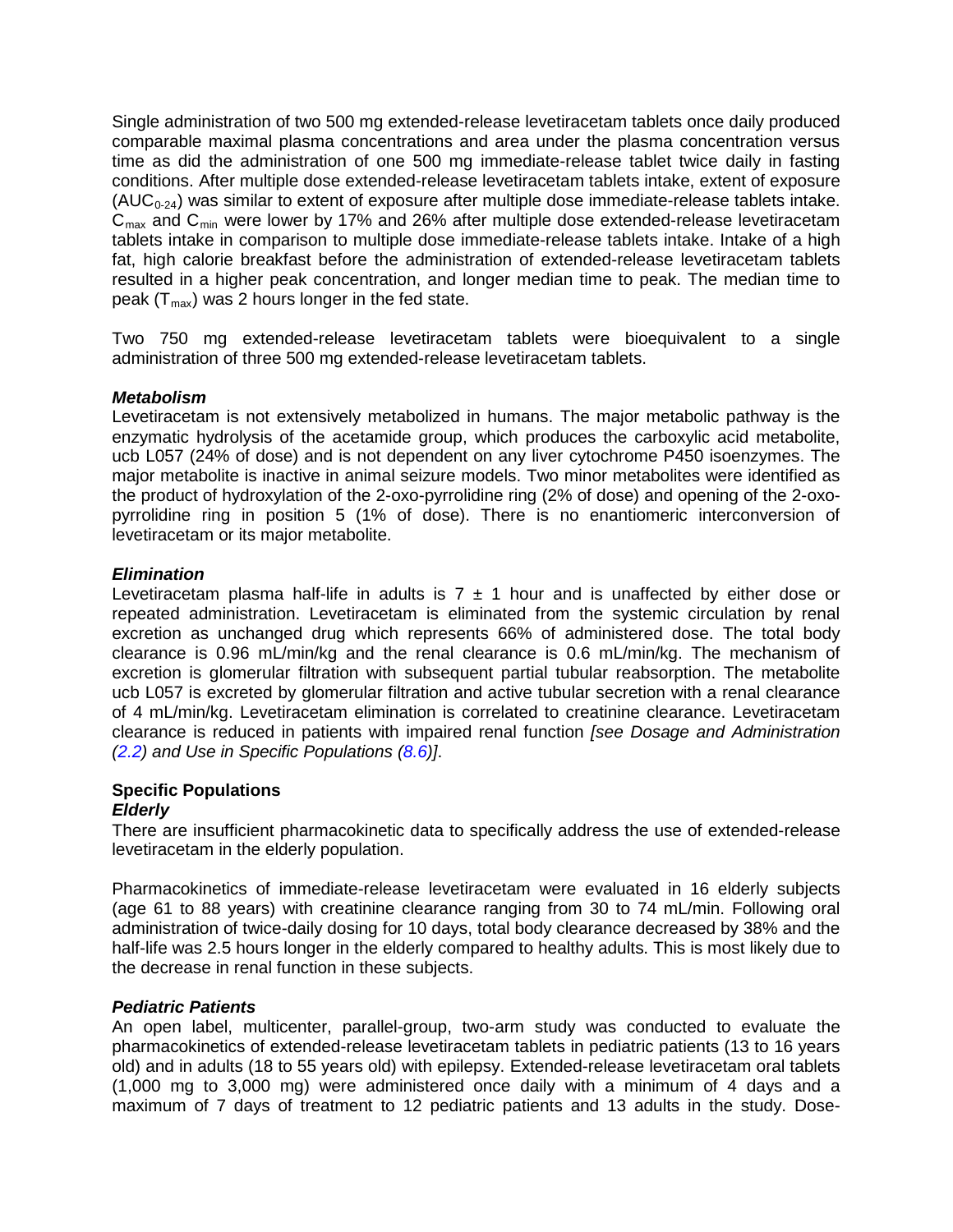normalized steady-state exposure parameters,  $C_{\text{max}}$  and AUC, were comparable between pediatric and adult patients.

#### *Pregnancy*

Levetiracetam extended-release tablets levels may decrease during pregnancy.

#### *Gender*

Extended-release levetiracetam  $C_{\text{max}}$  was 21 to 30% higher and AUC was 8 to 18% higher in women (N=12) compared to men (N=12). However, clearances adjusted for body weight were comparable.

#### *Race*

Formal pharmacokinetic studies of the effects of race have not been conducted with extendedrelease or immediate-release levetiracetam. Cross study comparisons involving Caucasians (N=12) and Asians (N=12), however, show that pharmacokinetics of immediate-release levetiracetam were comparable between the two races. Because levetiracetam is primarily renally excreted and there are no important racial differences in creatinine clearance, pharmacokinetic differences due to race are not expected.

#### *Renal Impairment*

The effect of levetiracetam extended-release tablets on renally impaired patients was not assessed in the controlled study. However, it is expected that the effect on levetiracetam extended-release-treated patients would be similar to that seen in controlled studies of immediate-release levetiracetam tablets. In patients with end stage renal disease on dialysis, it is recommended that immediate-release levetiracetam be used instead of levetiracetam extended-release tablets.

The disposition of immediate-release levetiracetam was studied in adult subjects with varying degrees of renal function. Total body clearance of levetiracetam is reduced in patients with impaired renal function by 40% in the mild group (CLcr = 50 to 80 mL/min), 50% in the moderate group (CLcr = 30 to 50 mL/min) and 60% in the severe renal impairment group (CLcr <30 mL/min). Clearance of levetiracetam is correlated with creatinine clearance.

In anuric (end stage renal disease) patients, the total body clearance decreased 70% compared to normal subjects (CLcr >80mL/min). Approximately 50% of the pool of levetiracetam in the body is removed during a standard 4-hour hemodialysis procedure *[see Dosage and Administration [\(2.2\)](#page-1-4)]*.

#### *Hepatic Impairment*

In subjects with mild (Child-Pugh A) to moderate (Child-Pugh B) hepatic impairment, the pharmacokinetics of levetiracetam were unchanged. In patients with severe hepatic impairment (Child-Pugh C), total body clearance was 50% that of normal subjects, but decreased renal clearance accounted for most of the decrease. No dose adjustment is needed for patients with hepatic impairment.

#### **Drug Interactions**

*In vitro* data on metabolic interactions indicate that levetiracetam is unlikely to produce, or be subject to, pharmacokinetic interactions. Levetiracetam and its major metabolite, at concentrations well above  $C_{\text{max}}$  levels achieved within the therapeutic dose range, are neither inhibitors of, nor high affinity substrates for, human liver cytochrome P450 isoforms, epoxide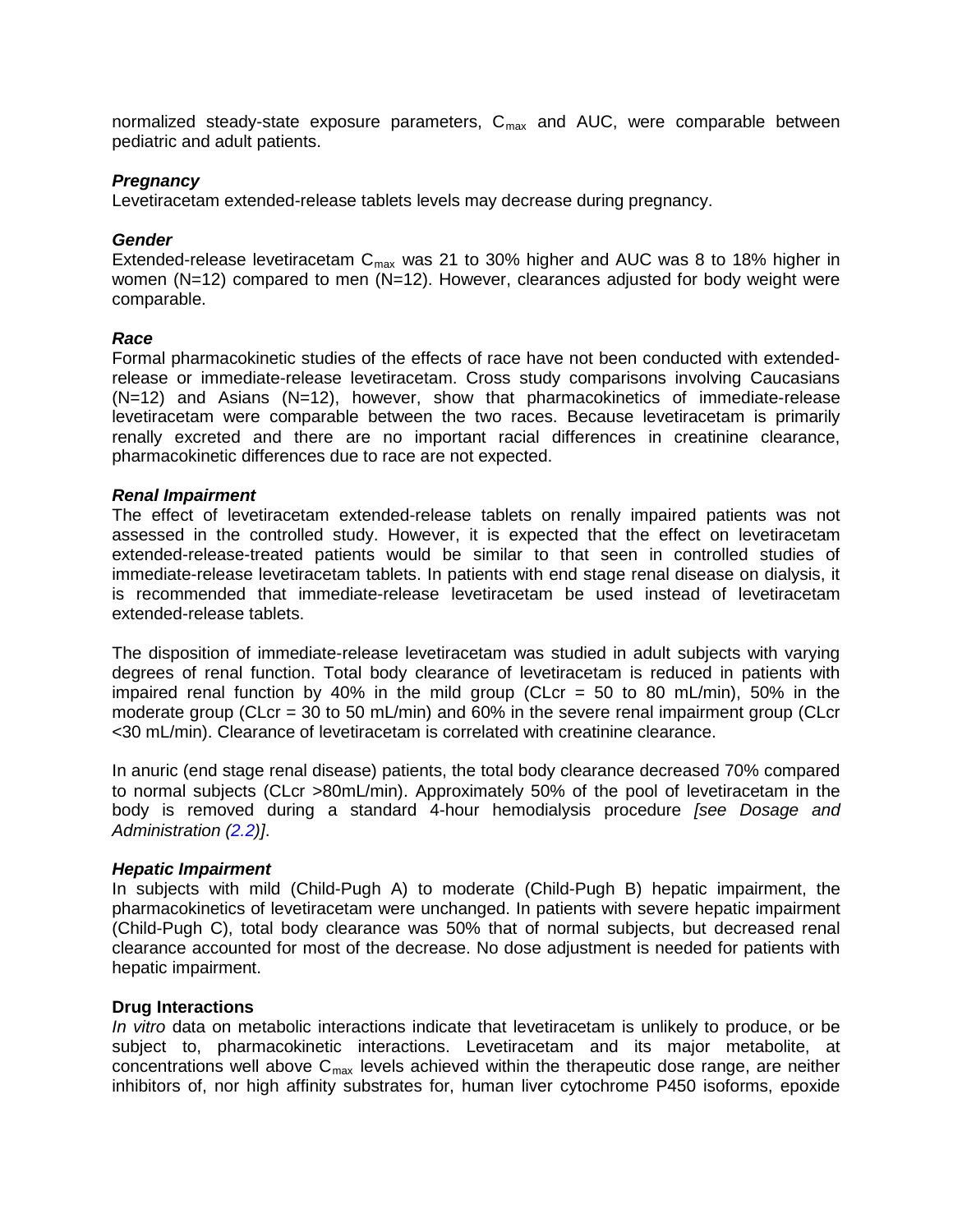hydrolase or UDP-glucuronidation enzymes. In addition, levetiracetam does not affect the *in vitro* glucuronidation of valproic acid.

Potential pharmacokinetic interactions of or with levetiracetam were assessed in clinical pharmacokinetic studies (phenytoin, valproate, warfarin, digoxin, oral contraceptive, probenecid) and through pharmacokinetic screening with immediate-release levetiracetam tablets in the placebo-controlled clinical studies in epilepsy patients. The potential for drug interactions for levetiracetam extended-release tablets are expected to be essentially the same as that with immediate-release levetiracetam tablets.

#### *Phenytoin*

Immediate-release levetiracetam tablets (3,000 mg daily) had no effect on the pharmacokinetic disposition of phenytoin in patients with refractory epilepsy. Pharmacokinetics of levetiracetam were also not affected by phenytoin.

#### *Valproate*

Immediate-release levetiracetam tablets (1,500 mg twice daily) did not alter the pharmacokinetics of valproate in healthy volunteers. Valproate 500 mg twice daily did not modify the rate or extent of levetiracetam absorption or its plasma clearance or urinary excretion. There also was no effect on exposure to and the excretion of the primary metabolite, ucb L057.

### *Other Antiepileptic Drugs*

Potential drug interactions between immediate-release levetiracetam tablets and other AEDs (carbamazepine, gabapentin, lamotrigine, phenobarbital, phenytoin, primidone and valproate) were also assessed by evaluating the serum concentrations of levetiracetam and these AEDs during placebo-controlled clinical studies. These data indicate that levetiracetam does not influence the plasma concentration of other AEDs and that these AEDs do not influence the pharmacokinetics of levetiracetam.

#### *Oral Contraceptives*

Immediate-release levetiracetam tablets (500 mg twice daily) did not influence the pharmacokinetics of an oral contraceptive containing 0.03 mg ethinyl estradiol and 0.15 mg levonorgestrel, or of the luteinizing hormone and progesterone levels, indicating that impairment of contraceptive efficacy is unlikely. Coadministration of this oral contraceptive did not influence the pharmacokinetics of levetiracetam.

#### *Digoxin*

Immediate-release levetiracetam tablets (1,000 mg twice daily) did not influence the pharmacokinetics and pharmacodynamics (ECG) of digoxin given as a 0.25 mg dose every day. Coadministration of digoxin did not influence the pharmacokinetics of levetiracetam.

#### *Warfarin*

Immediate-release levetiracetam tablets (1,000 mg twice daily) did not influence the pharmacokinetics of R and S warfarin. Prothrombin time was not affected by levetiracetam. Coadministration of warfarin did not affect the pharmacokinetics of levetiracetam.

#### *Probenecid*

Probenecid, a renal tubular secretion blocking agent, administered at a dose of 500 mg four times a day, did not change the pharmacokinetics of levetiracetam 1,000 mg twice daily.  $C_{\text{max}}^{\text{ss}}$ of the metabolite, ucb L057, was approximately doubled in the presence of probenecid while the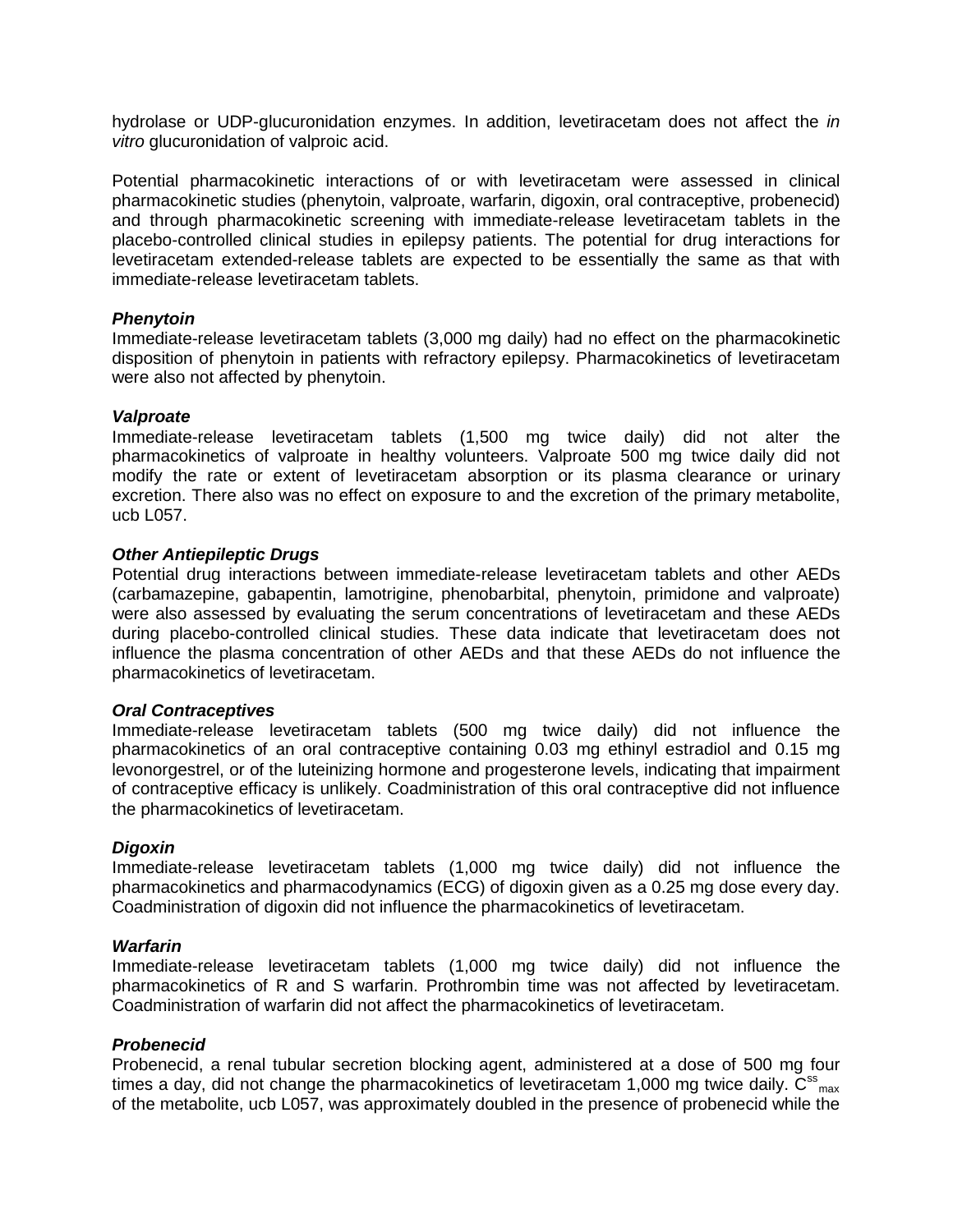fraction of drug excreted unchanged in the urine remained the same. Renal clearance of ucb L057 in the presence of probenecid decreased 60%, probably related to competitive inhibition of tubular secretion of ucb L057. The effect of immediate-release levetiracetam tablets on probenecid was not studied.

## <span id="page-19-0"></span>**13 NONCLINICAL TOXICOLOGY**

# <span id="page-19-1"></span>**13.1 Carcinogenesis, Mutagenesis, Impairment of Fertility**

### *Carcinogenesis*

Rats were dosed with levetiracetam in the diet for 104 weeks at doses of 50, 300 and 1,800 mg/kg/day. The highest dose is 6 times the maximum recommended daily human dose (MRHD) of 3,000 mg on a mg/m<sup>2</sup> basis and it also provided systemic exposure (AUC) approximately 6 times that achieved in humans receiving the MRHD. There was no evidence of carcinogenicity. In mice, oral administration of levetiracetam for 80 weeks (doses up to 960 mg/kg/day) or 2 years (doses up to 4,000 mg/kg/day, lowered to 3,000 mg/kg/day after 45 weeks due to intolerability) was not associated with an increase in tumors. The highest dose tested in mice for 2 years (3,000 mg/kg/day) is approximately 5 times the MRHD on a mg/m<sup>2</sup> basis.

### *Mutagenesis*

Levetiracetam was not mutagenic in the Ames test or in mammalian cells *in vitro* in the Chinese hamster ovary/HGPRT locus assay. It was not clastogenic in an *in vitro* analysis of metaphase chromosomes obtained from Chinese hamster ovary cells or in an *in vivo* mouse micronucleus assay. The hydrolysis product and major human metabolite of levetiracetam (ucb L057) was not mutagenic in the Ames test or the *in vitro* mouse lymphoma assay.

#### *Impairment of Fertility*

No adverse effects on male or female fertility or reproductive performance were observed in rats at oral doses up to 1,800 mg/kg/day (6 times the maximum recommended human dose on a  $mg/m<sup>2</sup>$  or systemic exposure [AUC] basis).

### <span id="page-19-2"></span>**14 CLINICAL STUDIES**

The effectiveness of levetiracetam extended-release as adjunctive therapy in partial onset seizures in adults was established in one multicenter, randomized, double-blind, placebocontrolled clinical study in patients who had refractory partial onset seizures with or without secondary generalization. This was supported by the demonstration of efficacy of immediaterelease levetiracetam tablets (see below) in partial seizures in three multicenter, randomized, double-blind, placebo-controlled clinical studies in adults, as well as a demonstration of comparable bioavailability between the extended release and immediate-release formulations *[see Clinical Pharmacology [\(12.3\)](#page-15-1)]* in adults. The effectiveness for levetiracetam extendedrelease tablets as adjunctive therapy in partial onset seizures in pediatric patients, 12 years of age and older, was based upon a single pharmacokinetic study showing comparable pharmacokinetics of extended-release levetiracetam tablets in adults and adolescents *[see Clinical Pharmacology [\(12.3\)](#page-15-1)]*. All studies are described below.

### <span id="page-19-3"></span>**14.1 Levetiracetam Extended-Release Tablets in Adults**

The effectiveness of levetiracetam extended-release tablets as adjunctive therapy (added to other antiepileptic drugs) was established in one multicenter, randomized, double-blind, placebo-controlled clinical study across 7 countries in patients who had refractory partial onset seizures with or without secondary generalization (Study 1).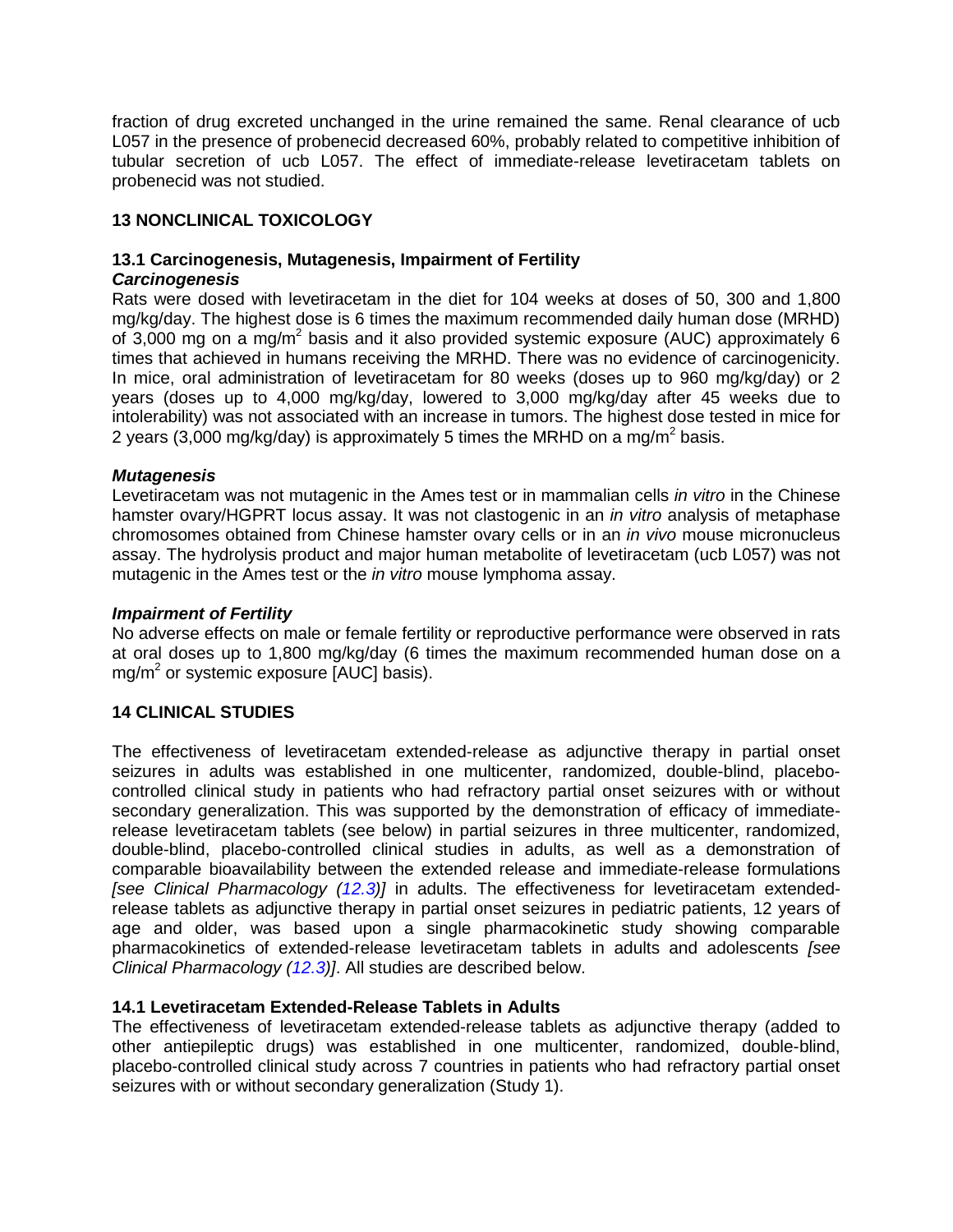## *Study 1*

Patients enrolled in Study 1 had at least eight partial seizures with or without secondary generalization during the 8-week baseline period and at least two partial seizures in each 4 week interval of the baseline period. Patients were taking a stable dose regimen of at least one AED, and could take a maximum of three AEDs. After a prospective baseline period of 8 weeks, 158 patients were randomized to placebo (N=79) or 1,000 mg (two 500 mg tablets) of levetiracetam extended-release tablets (N=79), given once daily over a 12-week treatment period.

The primary efficacy endpoint in Study 1 was the percent reduction over placebo in mean weekly frequency of partial onset seizures. The median percent reduction in weekly partial onset seizure frequency from baseline over the treatment period was 46.1% in the levetiracetam extended-release tablets 1,000 mg treatment group (N=74) and 33.4% in the placebo group (N=78). The estimated percent reduction over placebo in weekly partial onset seizure frequency over the treatment period was 14.4% (statistically significant).

The relationship between the effectiveness of the same daily dose of levetiracetam extendedrelease tablets and immediate-release levetiracetam has not been studied and is unknown.

### <span id="page-20-0"></span>**14.2 Immediate-release Levetiracetam Tablets in Adults**

The effectiveness of immediate-release levetiracetam tablets as adjunctive therapy (added to other antiepileptic drugs) in adults was established in three multicenter, randomized, doubleblind, placebo-controlled clinical studies in patients who had refractory partial onset seizures with or without secondary generalization (Studies 2, 3, and 4). The tablet formulation was used in all three studies. In these studies, 904 patients were randomized to placebo, levetiracetam tablets 1,000 mg, levetiracetam tablets 2,000 mg, or levetiracetam tablets 3,000 mg/day. Patients enrolled in Study 2 or Study 3 had refractory partial onset seizures for at least two years, and had taken two or more AEDs. Patients enrolled in Study 4 had refractory partial onset seizures for at least 1 year and had taken one AED. At the time of the study, patients were taking a stable dose regimen of at least one AED, and could take a maximum of two AEDs. During the baseline period, patients had to have experienced at least two partial onset seizures during each 4-week period.

### *Study 2*

Study 2 was a double-blind, placebo-controlled, parallel-group study conducted at 41 sites in the United States, comparing immediate-release levetiracetam tablets 1,000 mg/day (N=97), immediate-release levetiracetam tablets 3,000 mg/day (N=101), and placebo (N=95), given in equally divided doses twice daily. After a prospective baseline period of 12 weeks, patients in Study 2 were randomized to one of the three treatment groups described above. The 18-week treatment period consisted of a 6-week titration period, followed by a 12-week fixed dose evaluation period, during which concomitant AED regimens were held constant. The primary measure of effectiveness in Study 2 was a between-group comparison of the percent reduction in weekly partial seizure frequency relative to placebo over the entire randomized treatment period (titration + evaluation period). Secondary outcome variables included the responder rate (incidence of patients with ≥50% reduction from baseline in partial onset seizure frequency). The results of Study 2 are displayed in Table 6.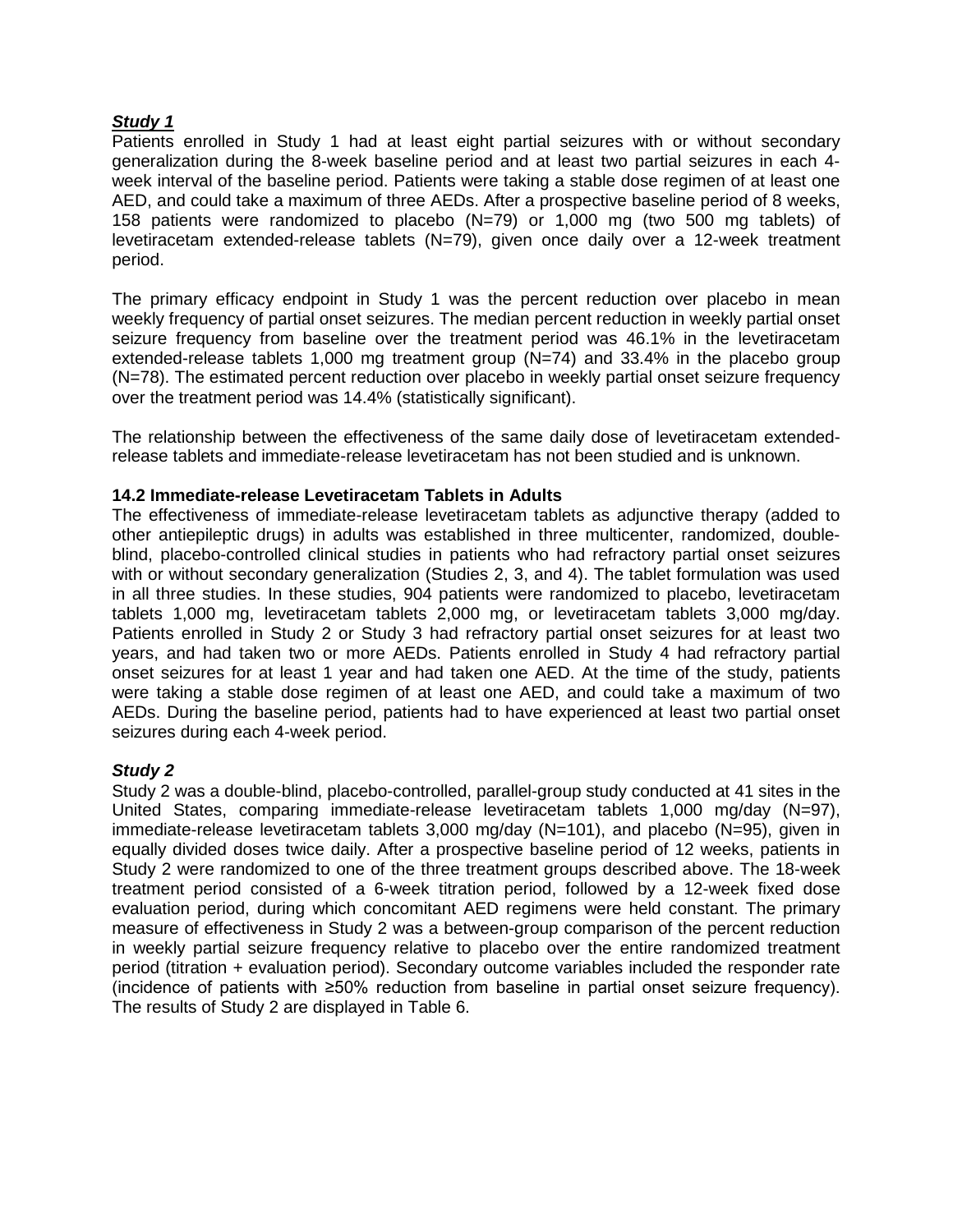**Table 6: Reduction In Mean Over Placebo In Weekly Frequency Of Partial Onset Seizures In Study 2**

|                    |                                   |                 | <b>Placebo</b><br>$(N=95)$ | Immediate-release<br>$1,000$ mg/day<br>$(N=97)$ | Immediate-release<br><b>Levetiracetam Tablets Levetiracetam Tablets</b><br>3,000 mg/day (N=101) |
|--------------------|-----------------------------------|-----------------|----------------------------|-------------------------------------------------|-------------------------------------------------------------------------------------------------|
| seizure<br>placebo | Percent reduction in<br>frequency | partial<br>over |                            | $26.1\%$ *                                      | $30.1\%$ <sup>*</sup>                                                                           |

\* statistically significant versus placebo

The percentage of patients (y-axis) who achieved  $\geq 50\%$  reduction from baseline in weekly partial onset seizure frequency over the entire randomized treatment period (titration + evaluation period) within the three treatment groups (x-axis) in Study 2 is presented in Figure 1.



**Figure 1: Responder Rate (≥50% Reduction From Baseline) In Study 2**

#### *Study 3*

Study 3 was a double-blind, placebo-controlled, crossover study conducted at 62 centers in Europe, comparing immediate-release levetiracetam tablets 1,000 mg/day (N=106), immediaterelease levetiracetam tablets 2,000 mg/day (N=105), and placebo (N=111), given in equally divided doses twice daily.

The first period of the study (Period A) was designed to be analyzed as a parallel-group study. After a prospective baseline period of up to 12 weeks, patients in Study 3 were randomized to one of the three treatment groups described above. The 16-week treatment period consisted of the 4-week titration period followed by a 12-week fixed dose evaluation period, during which concomitant AED regimens were held constant. The primary measure of effectiveness in Study 3 was a between group comparison of the percent reduction in weekly partial seizure frequency relative to placebo over the entire randomized treatment period (titration + evaluation period). Secondary outcome variables included the responder rate (incidence of patients with ≥50% reduction from baseline in partial onset seizure frequency). The results of the analysis of Period A are displayed in Table 7.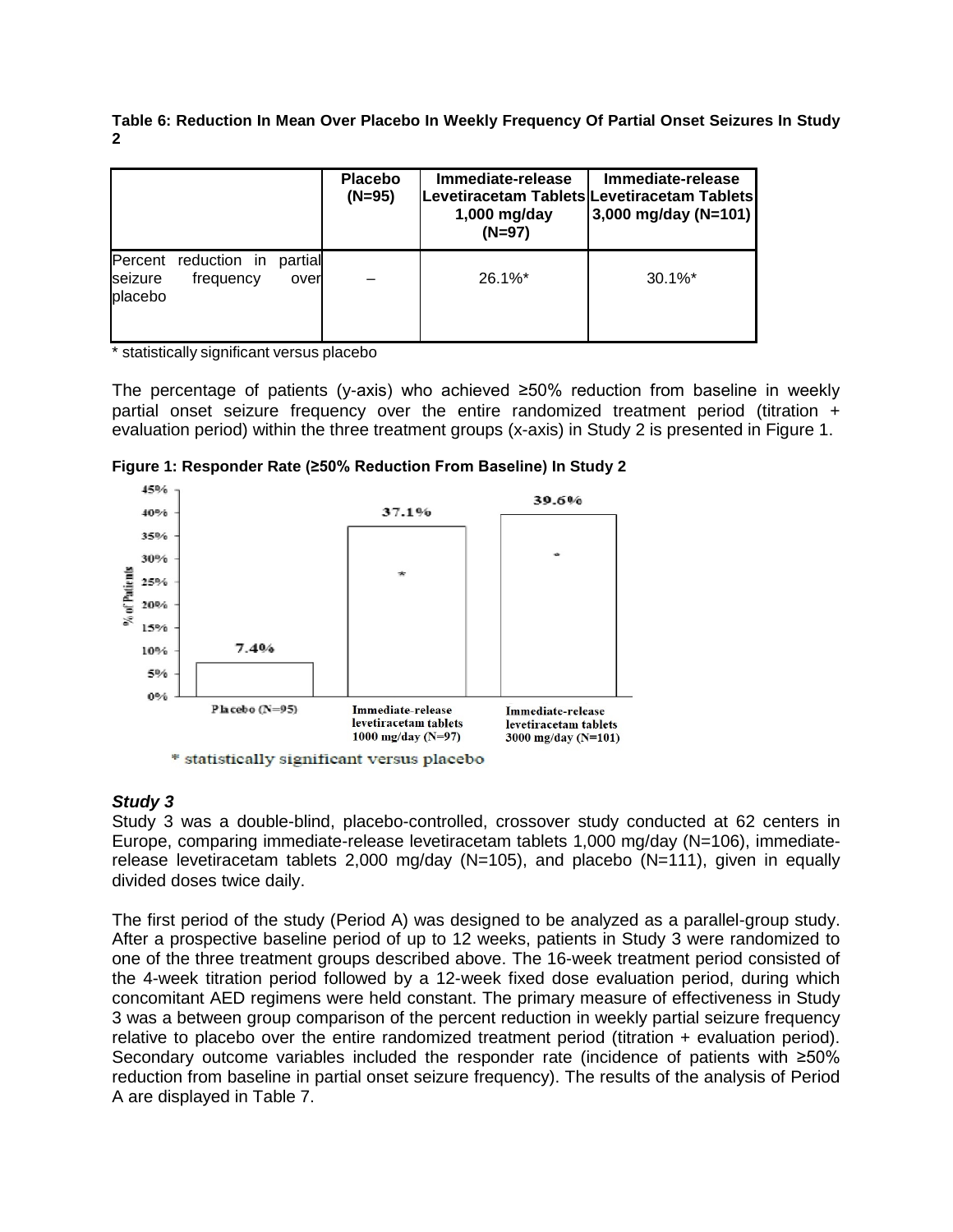**Table 7: Reduction In Mean Over Placebo In Weekly Frequency Of Partial Onset Seizures In Study 3: Period A**

|                                                                   | <b>Placebo</b><br>$(N=111)$ | Immediate-release<br>Levetiracetam<br><b>Tablets</b><br>1,000 mg/day<br>$(N=106)$ | Immediate-release<br>Levetiracetam<br><b>Tablets</b><br>2,000 mg/day (N=105) |
|-------------------------------------------------------------------|-----------------------------|-----------------------------------------------------------------------------------|------------------------------------------------------------------------------|
| Percent reduction in<br>partial seizure<br>frequency over placebo |                             | $17.1\%$ *                                                                        | $21.4\%$ <sup>*</sup>                                                        |

\* statistically significant versus placebo

The percentage of patients (y-axis) who achieved ≥50% reduction from baseline in weekly partial onset seizure frequency over the entire randomized treatment period (titration + evaluation period) within the three treatment groups (x-axis) in Study 3 is presented in Figure 2.





#### \* statistically significant versus placebo

The comparison of immediate-release levetiracetam tablets 2,000 mg/day to immediate-release levetiracetam tablets 1,000 mg/day for responder rate in Study 3 was statistically significant (*P*=0.02). Analysis of the trial as a cross-over study yielded similar results.

### *Study 4*

Study 4 was a double-blind, placebo-controlled, parallel-group study conducted at 47 centers in Europe comparing immediate-release levetiracetam tablets 3,000 mg/day (N=180) and placebo (N=104) in patients with refractory partial onset seizures, with or without secondary generalization, receiving only one concomitant AED. Study drug was given in two divided doses.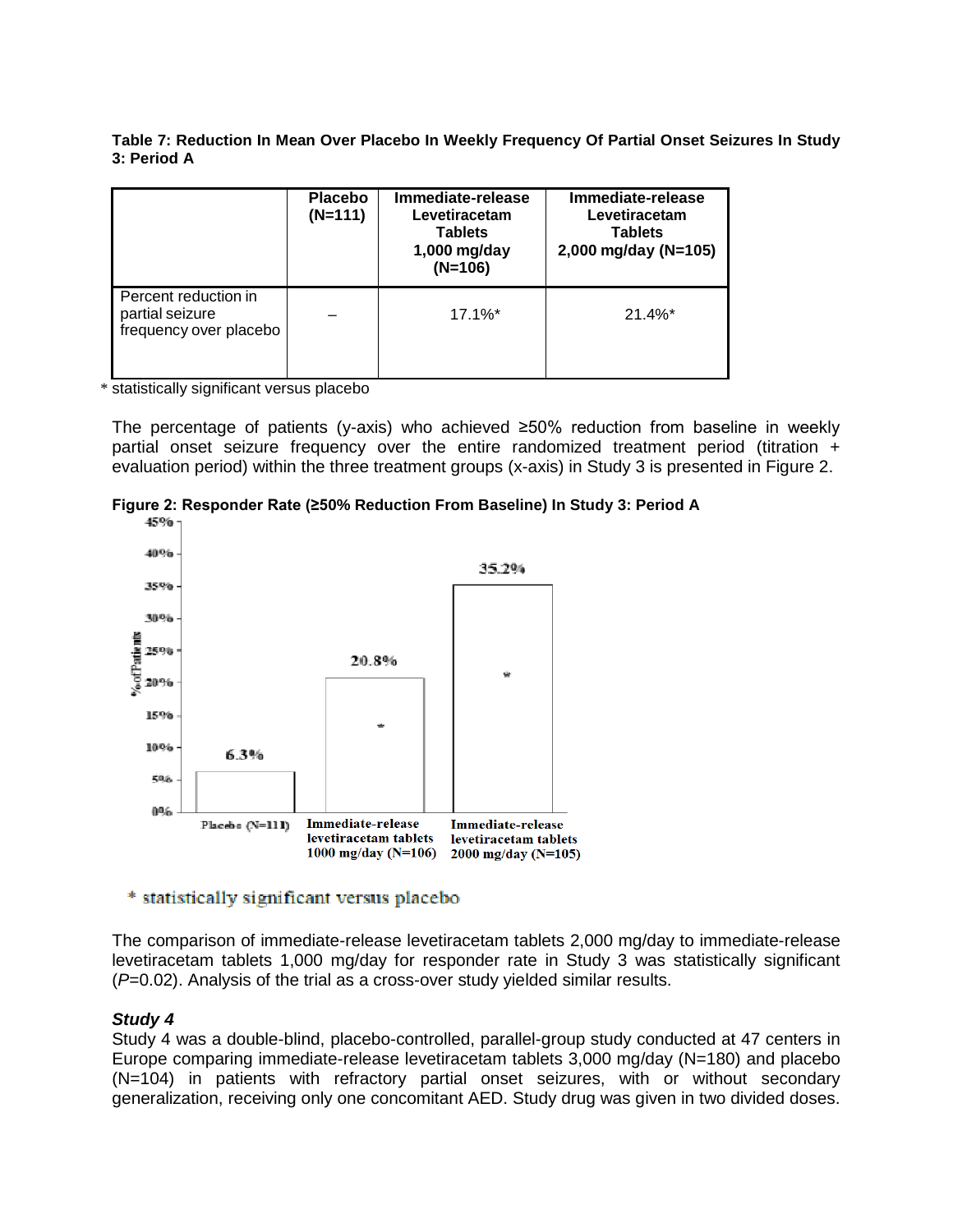After a prospective baseline period of 12 weeks, patients in Study 4 were randomized to one of two treatment groups described above. The 16-week treatment period consisted of a 4-week titration period, followed by a 12-week fixed dose evaluation period, during which concomitant AED doses were held constant. The primary measure of effectiveness in Study 4 was a between group comparison of the percent reduction in weekly seizure frequency relative to placebo over the entire randomized treatment period (titration + evaluation period). Secondary outcome variables included the responder rate (incidence of patients with ≥50% reduction from baseline in partial onset seizure frequency). Table 8 displays the results of Study 4.

| Table 8: Reduction In Mean Over Placebo In Weekly Frequency Of Partial Onset Seizures In Study |  |
|------------------------------------------------------------------------------------------------|--|
|                                                                                                |  |

|                                                                  | <b>Placebo</b><br>$(N=104)$ | Immediate-<br>release<br>Levetiracetam<br><b>Tablets</b><br>3,000 mg/day<br>$(N=180)$ |
|------------------------------------------------------------------|-----------------------------|---------------------------------------------------------------------------------------|
| Percent reduction in<br>partial seizure frequency over<br>lacebo |                             | $23.0\%$ <sup>*</sup>                                                                 |

\* statistically significant versus placebo

The percentage of patients (y-axis) who achieved ≥50% reduction from baseline in weekly partial onset seizure frequency over the entire randomized treatment period (titration + evaluation period) within the two treatment groups (x-axis) in Study 4 is presented in Figure 3.





\* statistically significant versus placebo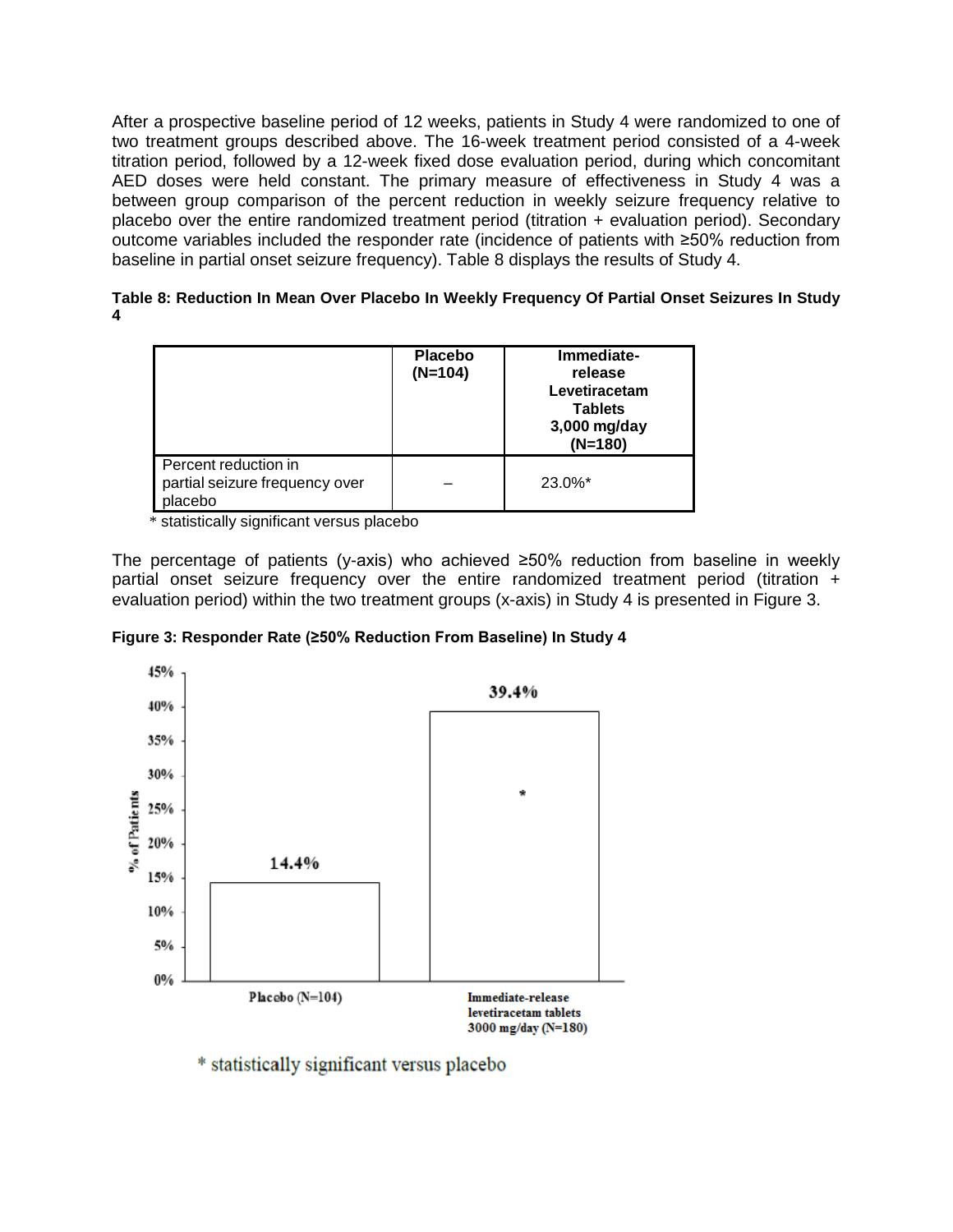### <span id="page-24-0"></span>**14.3 Immediate-release Levetiracetam Tablets in Pediatric Patients 4 Years to 16 Years**

The use of levetiracetam extended-release tablets in pediatric patients 12 years of age and older is supported by Study 5, which was conducted using immediate-release levetiracetam tablets. Levetiracetam extended-release tablets are not indicated in children below 12 years of age.

## *Study 5*

The effectiveness of immediate-release levetiracetam tablets as adjunctive therapy in pediatric patients was established in a multicenter, randomized double-blind, placebo-controlled study, conducted at 60 sites in North America, in children 4 to 16 years of age with partial seizures uncontrolled by standard antiepileptic drugs (Study 5). Eligible patients on a stable dose of 1-2 AEDs, who still experienced at least 4 partial onset seizures during the 4 weeks prior to screening, as well as at least 4 partial onset seizures in each of the two 4-week baseline periods, were randomized to receive either immediate-release levetiracetam tablets or placebo. The enrolled population included 198 patients (levetiracetam tablets N=101; placebo N=97) with refractory partial onset seizures, with or without secondarily generalization. Study 5 consisted of an 8-week baseline period and 4-week titration period followed by a 10-week evaluation period. Dosing was initiated at a dose of 20 mg/kg/day in two divided doses. During the treatment period, the immediate-release levetiracetam tablets doses were adjusted in 20 mg/kg/day increments, at 2-week intervals to the target dose of 60 mg/kg/day. The primary measure of effectiveness in Study 5 was a between group comparison of the percent reduction in weekly partial seizure frequency relative to placebo over the entire 14-week randomized treatment period (titration + evaluation period). Secondary outcome variables included the responder rate (incidence of patients with ≥ 50% reduction from baseline in partial onset seizure frequency per week). Table 9 displays the results of this study.

#### **Table 9: Reduction In Mean Over Placebo In Weekly Frequency Of Partial Onset Seizures in Study 5**

|                                                                   | <b>Placebo</b><br>$(N=97)$ | Immediate-<br>release Levetiracetam Tablets<br>$(N=101)$ |
|-------------------------------------------------------------------|----------------------------|----------------------------------------------------------|
| Percent reduction in<br>partial seizure frequency over<br>placebo |                            | $26.8\%$ *                                               |

\*statistically significant versus placebo

The percentage of patients (y-axis) who achieved  $\geq$  50% reduction in weekly partial onset seizure frequency over the entire randomized treatment period (titration  $+$  evaluation period) within the two treatment groups (x-axis) in Study 5 is presented in Figure 4.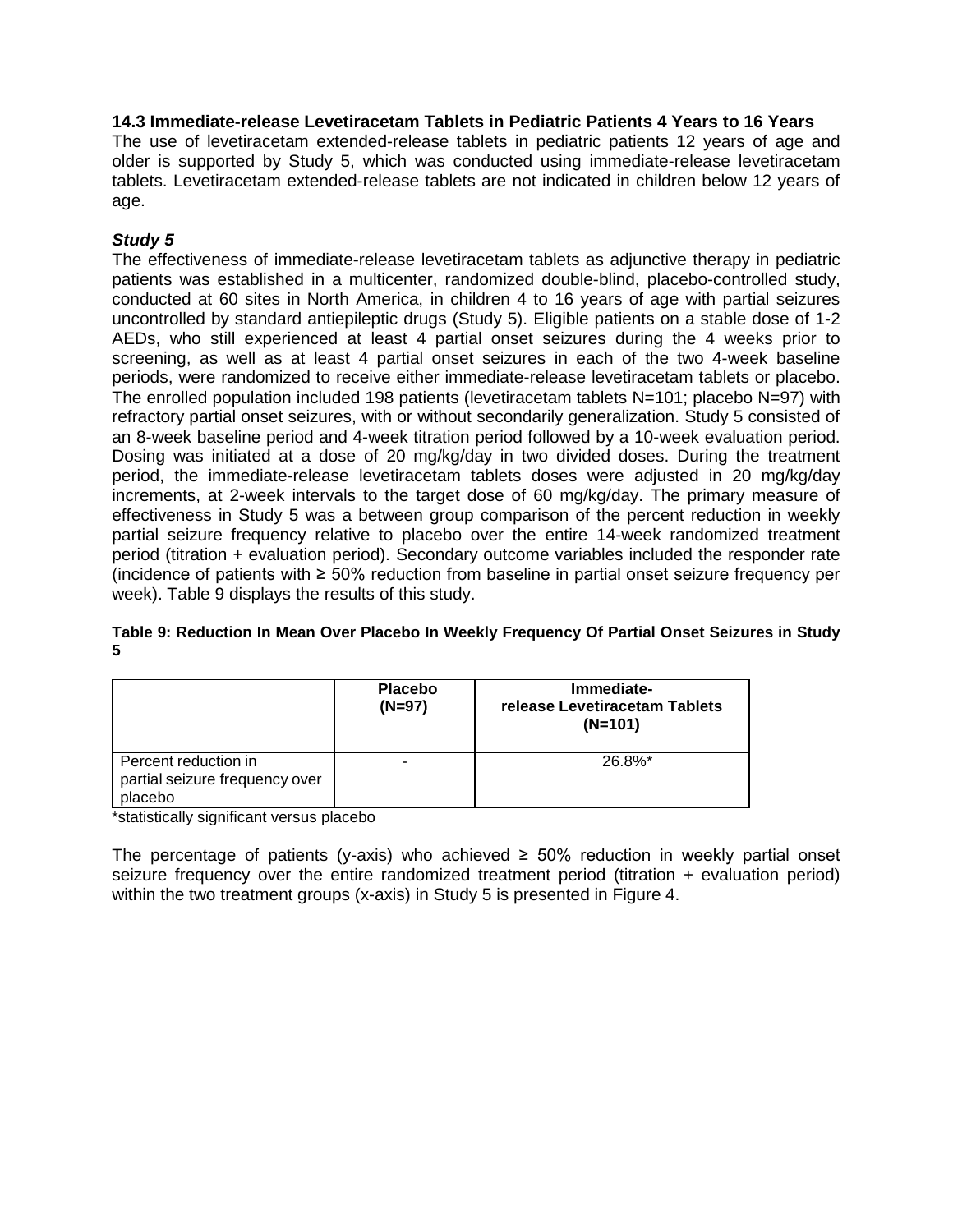



\*statistically significant versus placebo

### <span id="page-25-0"></span>**16 HOW SUPPLIED/STORAGE AND HANDLING**

#### <span id="page-25-1"></span>**16.1 How Supplied**

Levetiracetam extended-release tablets, USP 500 mg are white, oval, biconvex film-coated tablets, engraved with "APO" on one side, "LXR 500" on the other side. They are supplied as follows:

| Bottles of 60s    | $(NDC 60505-3280-6)$ |
|-------------------|----------------------|
| Bottles of 500s   | $(NDC 60505-3280-5)$ |
| Bottles of 1,000s | $(NDC 60505-3280-8)$ |

Levetiracetam extended-release tablets, USP 750 mg are white, capsule shaped, biconvex filmcoated tablets, engraved with "APO" on one side, "LXR 750" on the other side. They are supplied as follows:

| Bottles of 60s  | (NDC 60505-3517-6)   |
|-----------------|----------------------|
| Bottles of 500s | $(NDC 60505-3517-5)$ |

Levetiracetam extended-release tablets, USP 1,000 mg are white, oval, biconvex film-coated tablets, engraved with "APO" on one side, "LXR 1000" on the other side. They are supplied as follows:

Bottles of 60s (NDC 60505-3518-6)

#### <span id="page-25-2"></span>**16.2 Storage**

Store at 20°C to 25°C (68°F to 77°F) excursions permitted from 15°C to 30°C (59°F to 86°F) [see USP Controlled Room Temperature]. Protect from moisture. Dispense in tight, light-resistant containers.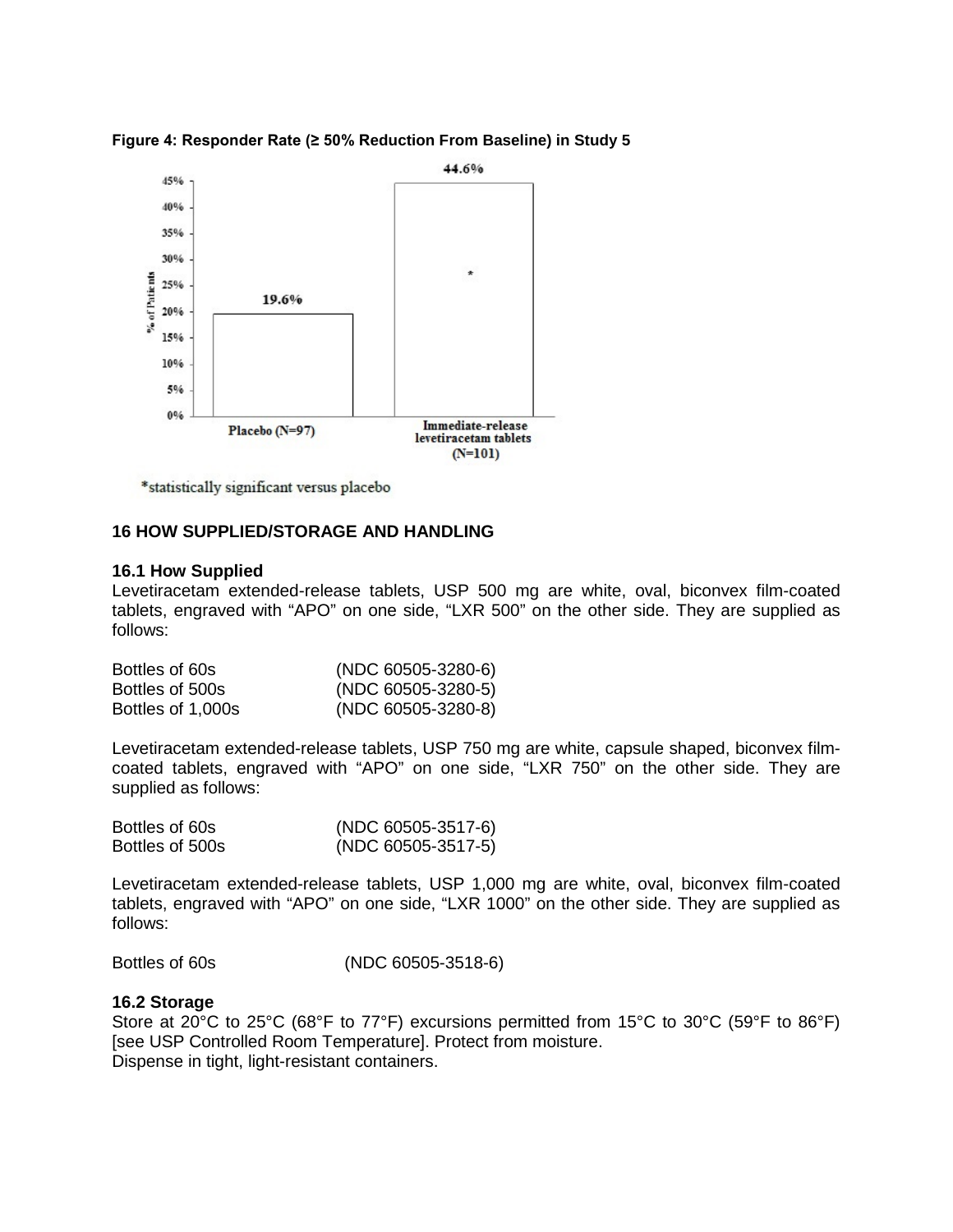### <span id="page-26-0"></span>**17 PATIENT COUNSELING INFORMATION**

Advise the patient to read the FDA-approved patient labeling (**Medication Guide**).

#### *Psychiatric Reactions and Changes in Behavior*

Advise patients that levetiracetam extended-release tablets may cause changes in behavior (e.g. irritability and aggression). In addition, patients should be advised that they may experience changes in behavior that have been seen with other formulations of levetiracetam, which include agitation, anger, anxiety, apathy, depression, hostility, and psychotic symptoms *[see Warnings and Precautions [\(5.1\)](#page-2-2)]*.

#### *Suicidal Behavior and Ideation*

Counsel patients, their caregivers, and/or families that antiepileptic drugs (AEDs), including levetiracetam extended-release tablets, may increase the risk of suicidal thoughts and behavior and advise patients to be alert for the emergence or worsening of symptoms of depression; unusual changes in mood or behavior; or suicidal thoughts, behavior, or thoughts about selfharm. Advise patients, their caregivers, and/or families to immediately report behaviors of concern to a healthcare provider *[see Warnings and Precautions [\(5.2\)](#page-3-0)]*.

### *Effects on Driving or Operating Machinery*

Inform patients that levetiracetam extended-release tablets may cause dizziness and somnolence. Inform patients not to drive or operate machinery until they have gained sufficient experience on levetiracetam extended-release tablets to gauge whether it adversely affects their ability to drive or operate machinery *[see Warnings and Precautions [\(5.3\)](#page-4-0)]*.

#### *Anaphylaxis and Angioedema*

Advise patients to discontinue levetiracetam extended release tablets and seek medical care if they develop signs and symptoms of anaphylaxis or angioedema *[see Warnings and Precautions [\(5.4\)](#page-5-0)]*.

#### *Dermatological Adverse Reactions*

Advise patients that serious dermatological adverse reactions have occurred in patients treated with levetiracetam and instruct them to call their physician immediately if a rash develops *[see Warnings and Precautions [\(5.5\)](#page-5-1)]*.

#### *Dosing and Administration*

Patients should be instructed to only take levetiracetam extended-release tablets once daily and to swallow the tablets whole. They should not be chewed, broken, or crushed. Inform patients that they should not be concerned if they occasionally notice something that looks like swollen pieces of the original tablet in their stool.

#### *Pregnancy*

Advise patients to notify their healthcare provider if they become pregnant or intend to become pregnant during levetiracetam extended-release tablets therapy. Encourage patients to enroll in the North American Antiepileptic Drug (NAAED) pregnancy registry if they become pregnant. This registry is collecting information about the safety of antiepileptic drugs during pregnancy. To enroll, patients can call the toll free number 1-888-233-2334 *[see Use in Specific Populations [\(8.1\)](#page-11-0)].*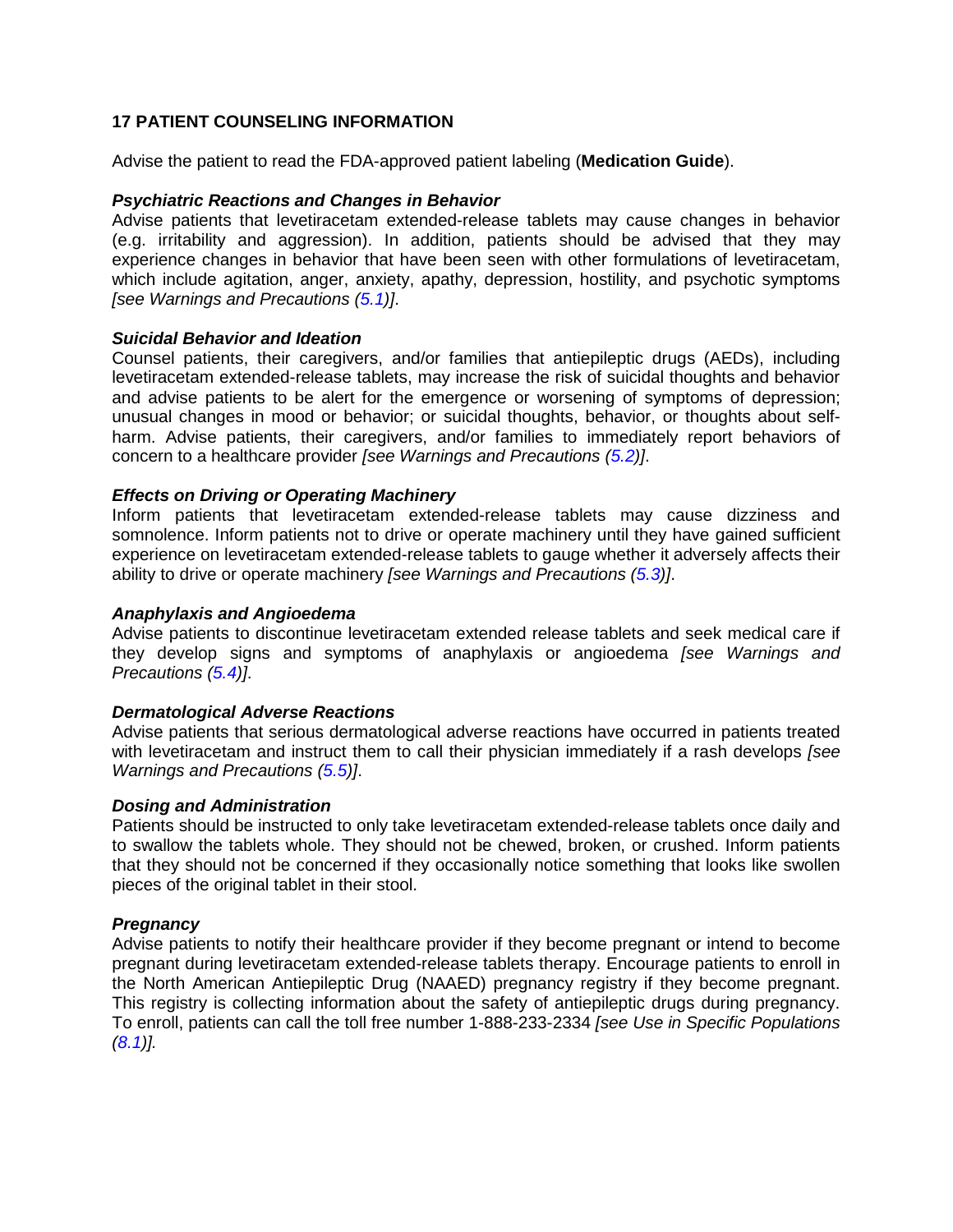## **APOTEX INC. LEVETIRACETAM EXTENDED-RELEASE TABLETS, USP 500 mg, 750 mg and 1,000 mg**

| <b>Manufactured for</b> |
|-------------------------|
| Apotex Corp.            |
| Weston, Florida         |
| 33326                   |
|                         |

**Revised:** November 2017 **Revision:** 9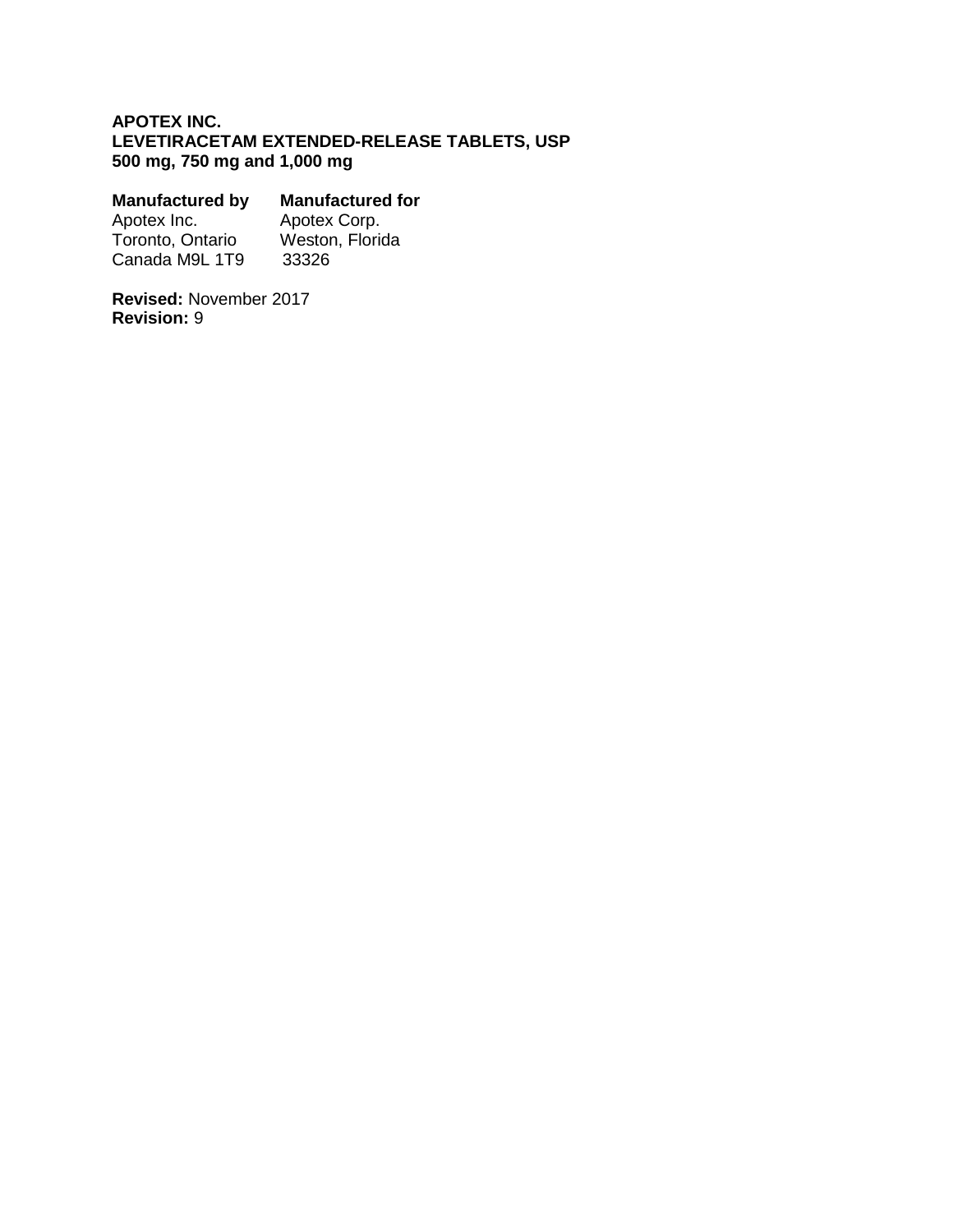## **MEDICATION GUIDE**

### **Levetiracetam Extended-Release Tablets, USP (lee**'' **ve tye ra**' **se tam)**

Read this Medication Guide before you start taking levetiracetam extended-release tablets and each time you get a refill. There may be new information. This information does not take the place of talking to your healthcare provider about your medical condition or treatment.

### **What is the most important information I should know about levetiracetam extendedrelease tablets?**

**Like other antiepileptic drugs, levetiracetam extended-release tablets may cause suicidal thoughts or actions in a very small number of people, about 1 in 500 people taking it.** 

#### **Call a healthcare provider right away if you have any of these symptoms, especially if they are new, worse, or worry you:**

- thoughts about suicide or dying
- attempts to commit suicide
- new or worse depression
- new or worse anxiety
- feeling agitated or restless
- panic attacks
- trouble sleeping (insomnia)
- new or worse irritability
- acting aggressive, being angry, or violent
- acting on dangerous impulses
- an extreme increase in activity and talking (mania)
- other unusual changes in behavior or mood

### **Do not stop levetiracetam extended-release tablets without first talking to a healthcare provider.**

- Stopping levetiracetam extended-release tablets suddenly can cause serious problems. Stopping a seizure medicine suddenly can cause seizures that will not stop (status epilepticus).
- Suicidal thoughts or actions can be caused by things other than medicines. If you have suicidal thoughts or actions, your healthcare provider may check for other causes.

#### **How can I watch for early symptoms of suicidal thoughts and actions?**

- Pay attention to any changes, especially sudden changes, in mood, behaviors, thoughts, or feelings.
- Keep all follow-up visits with your healthcare provider as scheduled.
- Call your healthcare provider between visits as needed, especially if you are worried about symptoms.

#### **What is levetiracetam extended-release tablet?**

Levetiracetam extended-release tablets are a prescription medicine taken by mouth that is used with other medicines to treat partial onset seizures in people 12 years of age and older with epilepsy.

It is not known if levetiracetam extended-release tablets are safe or effective in people under 12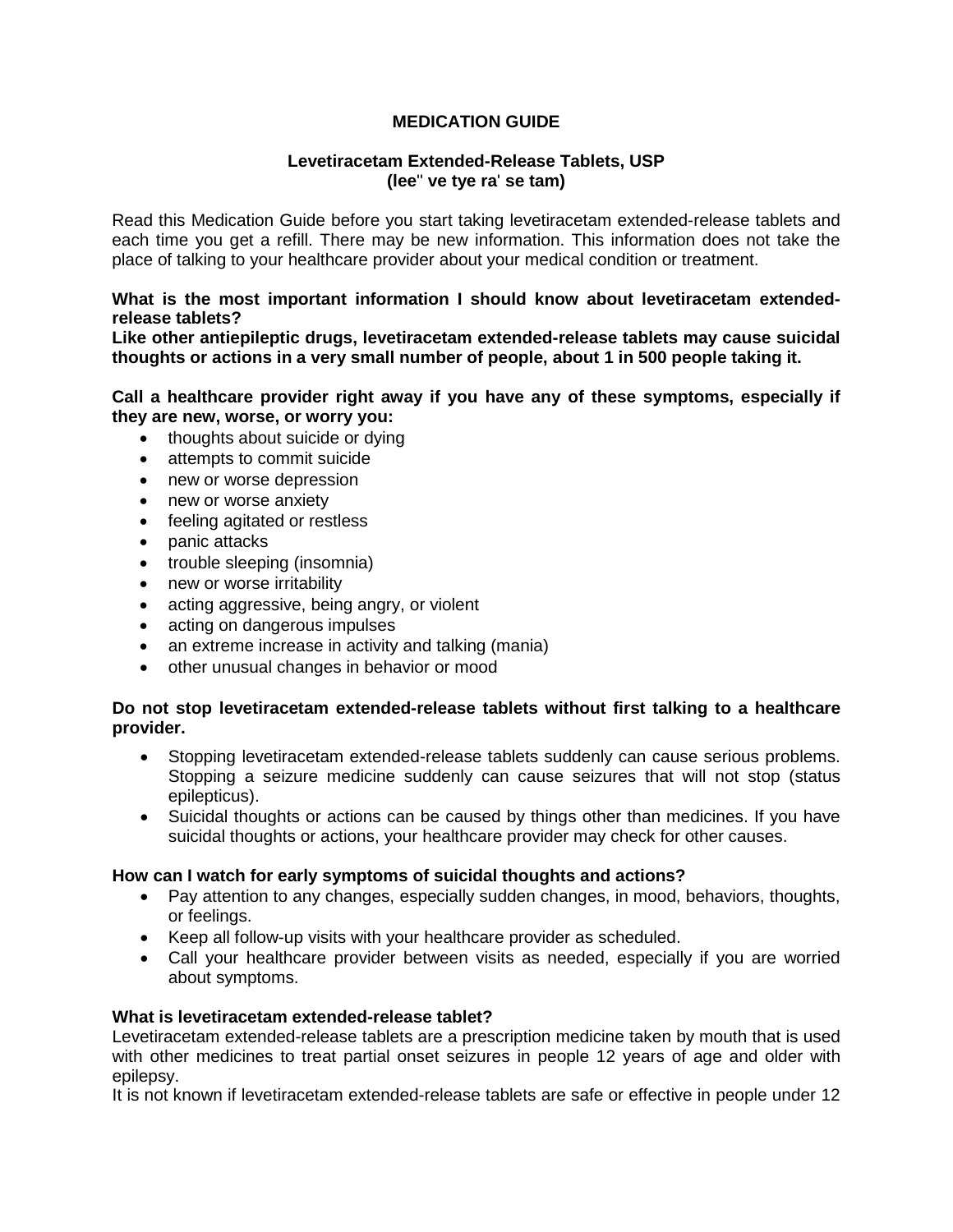years of age.

Before taking your medicine, make sure you have received the correct medicine. Compare the name above with the name on your bottle and the appearance of your medicine with the description of levetiracetam extended-release tablets provided below. Tell your pharmacist immediately if you think you have been given the wrong medicine.

500 mg levetiracetam extended-release tablets are white, oval, biconvex film-coated tablets, engraved with "APO" on one side, "LXR 500" on the other side.

750 mg levetiracetam extended-release tablets are white, capsule shaped, biconvex film-coated tablets, engraved with "APO" on one side, "LXR 750" on the other side.

1,000 mg levetiracetam extended-release tablets are white, oval, biconvex film-coated tablets, engraved with "APO" on one side, "LXR 1000" on the other side.

### **Who should not take levetiracetam extended-release tablets?**

Do not take levetiracetam extended-release tablets if you are allergic to levetiracetam.

### **What should I tell my healthcare provider before starting levetiracetam extended-release tablets?**

Before taking levetiracetam extended-release tablets, tell your healthcare provider about all of your medical conditions, including if you:

- have or have had depression, mood problems or suicidal thoughts or behavior
- have kidney problems
- are pregnant or planning to become pregnant. It is not known if levetiracetam extendedrelease tablets will harm your unborn baby. You and your healthcare provider will have to decide if you should take levetiracetam extended-release tablets while you are pregnant. If you become pregnant while taking levetiracetam extended-release tablets, talk to your healthcare provider about registering with the North American Antiepileptic Drug Pregnancy Registry. You can enroll in this registry by calling 1-888-233-2334. The purpose of this registry is to collect information about the safety of levetiracetam extended-release and other antiepileptic medicine during pregnancy.
- are breast feeding. Levetiracetam can pass into your milk and may harm your baby. You and your healthcare provider should discuss whether you should take levetiracetam extended-release tablets or breast-feed; you should not do both.

Tell your healthcare provider about all the medicines you take, including prescription and overthe-counter medicines, vitamins, and herbal supplements. Do not start a new medicine without first talking with your healthcare provider.

Know the medicines you take. Keep a list of them to show your healthcare provider and pharmacist each time you get a new medicine.

#### **How should I take levetiracetam extended-release tablets?**

Take levetiracetam extended-release tablets exactly as prescribed.

- Your healthcare provider will tell you how much levetiracetam extended-release tablets to take and when to take it. Levetiracetam extended-release tablets are usually taken once a day. Take levetiracetam extended-release tablets at the same time each day.
- Your healthcare provider may change your dose. Do not change your dose without talking to your healthcare provider.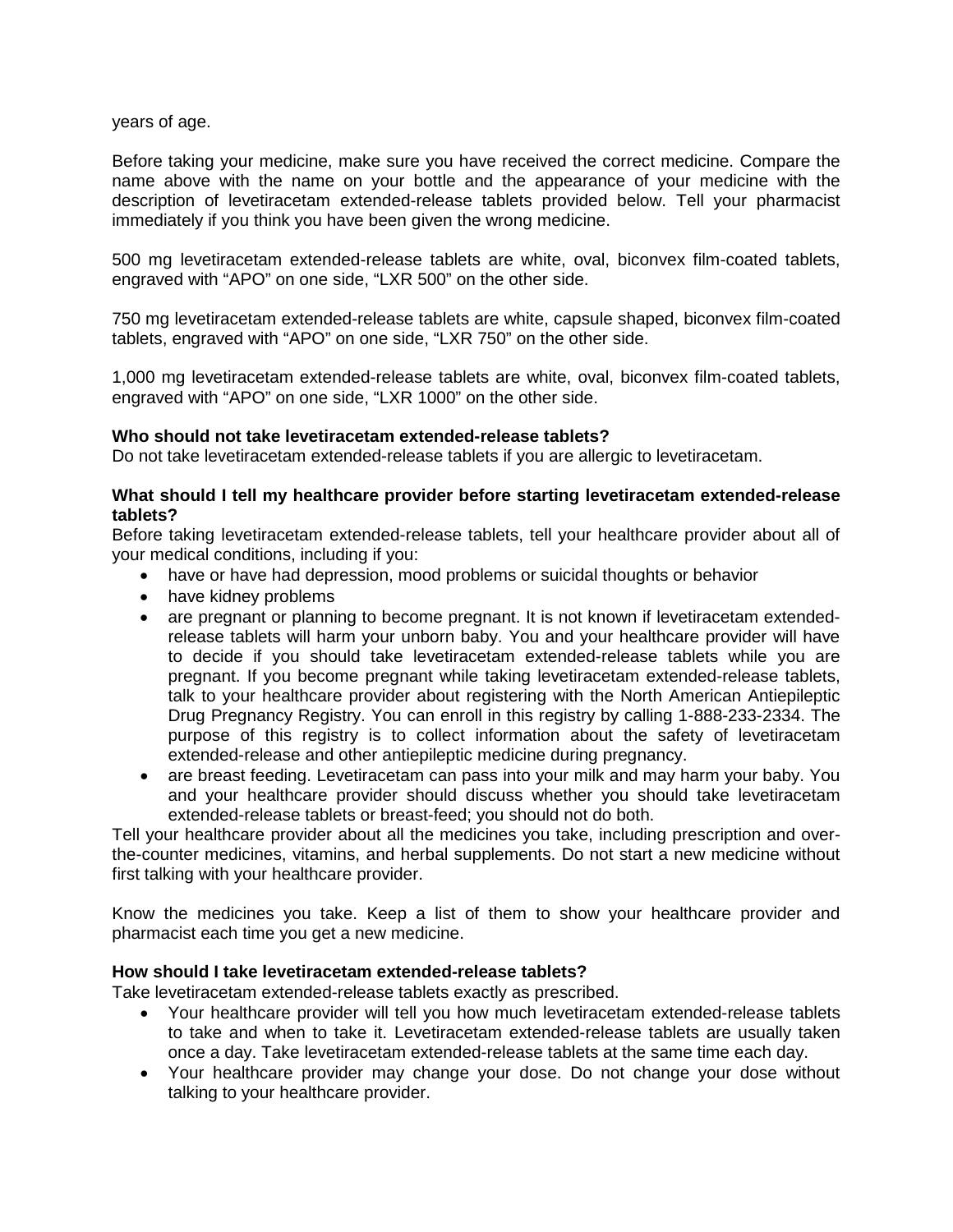- Take levetiracetam extended-release tablets with or without food.
- Swallow the tablets whole. Do not chew, break, or crush tablets.
- The inactive part of levetiracetam extended-release tablets may not dissolve after all the medicine has been released in your body. You may sometimes notice something in your bowel movement that looks like swollen pieces of the original tablet. This is normal.
- If you miss a dose of levetiracetam extended-release tablets, take it as soon as you remember. If it is almost time for your next dose, just skip the missed dose. Take the next dose at your regular time. **Do not take two doses at the same time.**
- If you take too much levetiracetam extended-release tablets, call your local Poison Control Center or go to the nearest emergency room right away.

#### **What should I avoid while taking levetiracetam extended-release tablets?**

Do not drive, operate machinery or do other dangerous activities until you know how levetiracetam extended-release tablets affect you. Levetiracetam extended-release tablets may make you dizzy or sleepy.

#### **What are the possible side effects of levetiracetam extended-release tablets?**

• See "What is the most important information I should know about levetiracetam extended-release tablets?"

Levetiracetam extended-release tablets can cause serious side effects.

Call your healthcare provider right away if you have any of these symptoms:

- mood and behavior changes such as aggression, agitation, anger, anxiety, apathy, mood swings, depression, hostility, and irritability. A few people may get psychotic symptoms such as hallucinations (seeing or hearing things that are really not there), delusions (false or strange thoughts or beliefs) and unusual behavior.
- extreme sleepiness, tiredness, and weakness
- problems with muscle coordination (problems walking and moving)
- allergic reactions such as swelling of the face, lips, eyes, tongue, and throat, trouble swallowing or breathing, and hives.
- a skin rash. Serious skin rashes can happen after you start taking levetiracetam extended-release tablets. There is no way to tell if a mild rash will become a serious reaction.

Common side effects seen in people who take levetiracetam extended-release tablets and other formulations of levetiracetam include:

- sleepiness
- weakness
- infection
- dizziness

These side effects can happen at any time but happen more often within the first 4 weeks of treatment except for infection.

Tell your healthcare provider if you have any side effect that bothers you or that does not go away.